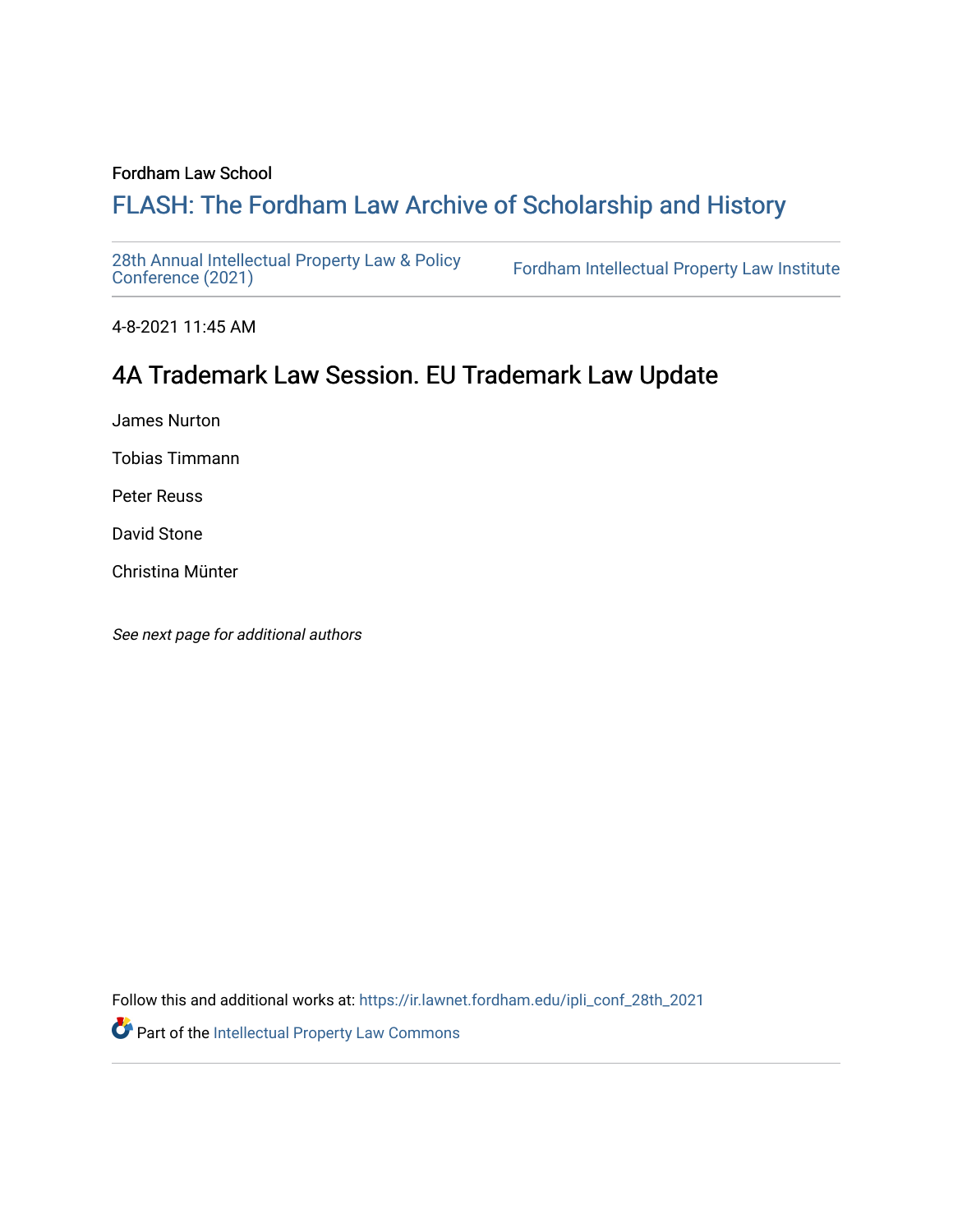## Authors

James Nurton, Tobias Timmann, Peter Reuss, David Stone, Christina Münter, and Anke Nordemann-Schiffel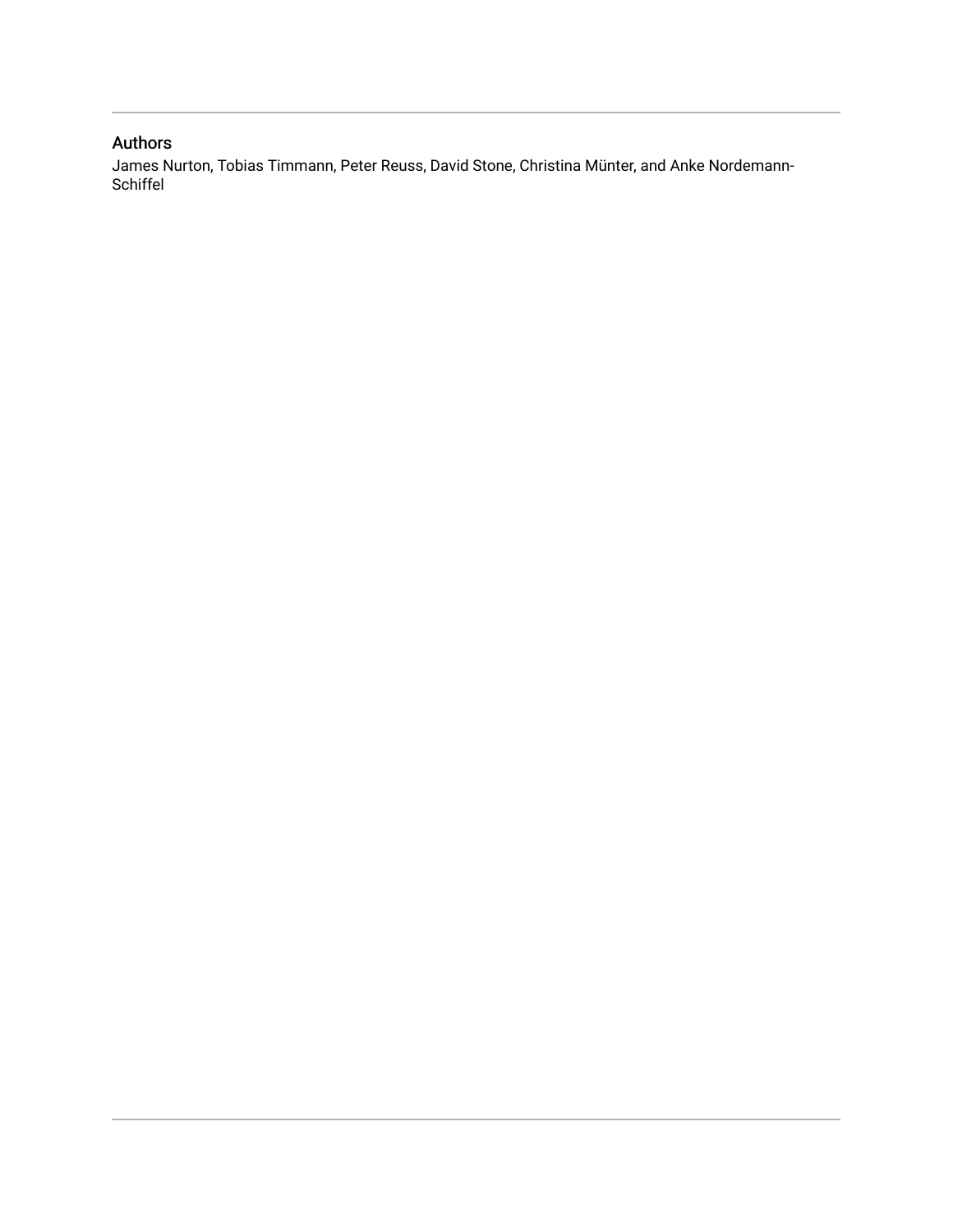## **Emily C. & John E. Hansen Intellectual Property Institute**

## **TWENTY-EIGHTH ANNUAL CONFERENCE INTERNATIONAL INTELLECTUAL PROPERTY LAW & POLICY**

*Thursday, April 8, 2021 – 11:45 a.m.*

**SESSION 4: TRADEMARK LAW 4A.** *EU Trademark Law Update*

> *Moderator:* **James Nurton** *IP Writer/Editor, London*

> > *Speakers***:**

**James Nurton** *IP Writer/Editor, London EU Trademark Law and The Rise of The General Court*

**Tobias Timmann**

*Freshfields Bruckhaus Deringer LLP, Düsseldorf The F Word and Goethe: Freedom of Expression in EU Trademark Law*

**Peter Ruess**

*ARNOLD RUESS, Düsseldorf Liability of Marketplaces Reloaded – CJEU on Coty v. Amazon (C-567/18) and "Merely Storing"*

**David Stone**

*Allen & Overy LLP, London Steady as She Goes – Evolution Not Revolution in EU Design Law*

*Panelists***:**

**Christina Münter** *Takeda, Glattpark/Opfikon, Switzerland*

> **Anke Nordemann-Schiffel** *Nordemann, Berlin*

> > \* \* \*

JAMES NURTON: I'm delighted to say we have a great panel. I think we're truly a diverse panel. I think three of us are in the EU, and three of us are not in the EU anymore. I'll introduce them briefly. The format will be that we'll have four short presentations and then a discussion five minutes or so after each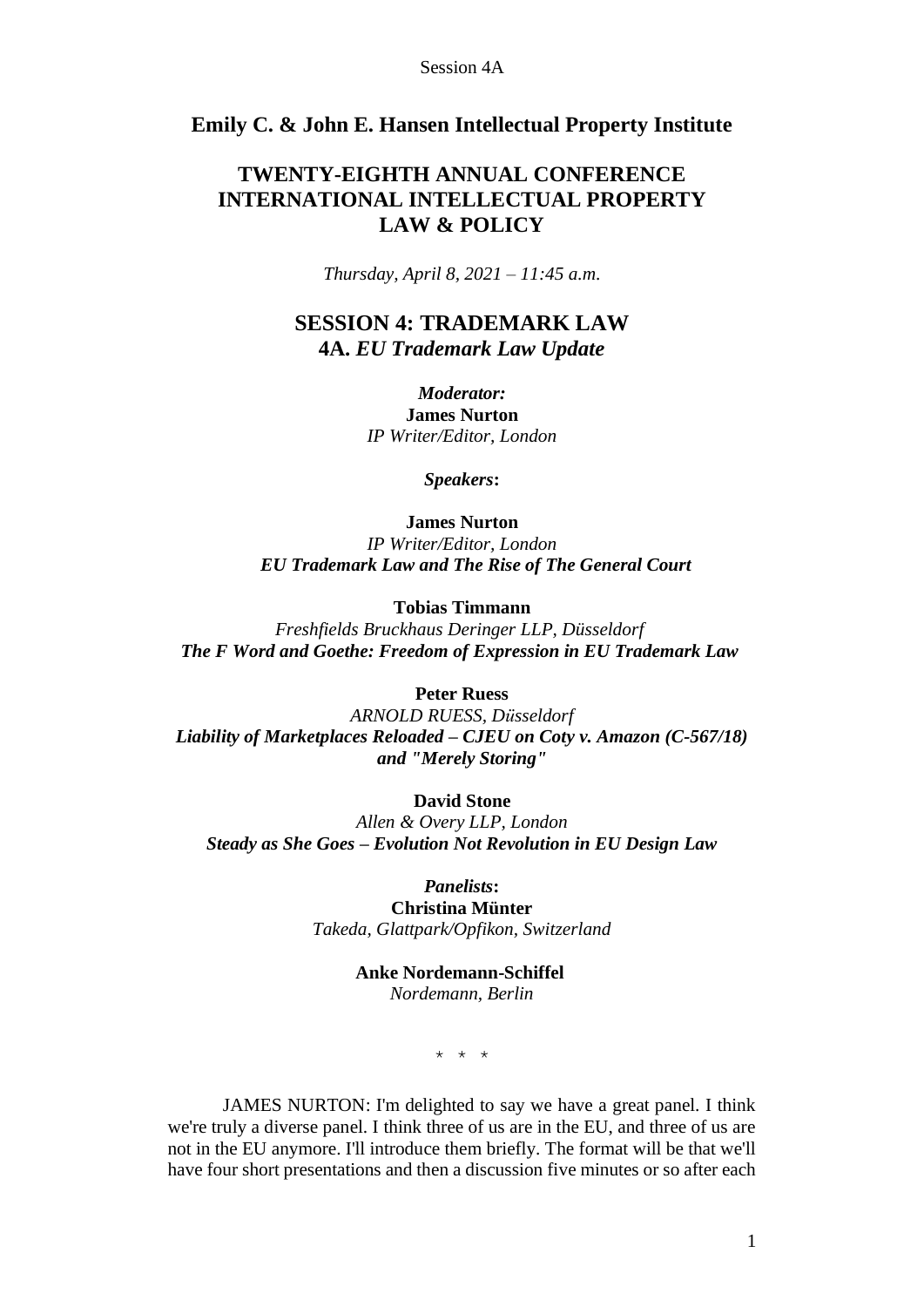one. Then there'll be a 15-minute discussion at the end where we pick up the pieces.

I'll be giving the first presentation. My name is James Nurton. I'm now part of a consultancy called Lextel Partners and I'm an IP writer and editor. Then we have Tobias Timmann who is with Freshfields Bruckhaus Deringer in Dusseldorf. He'll be giving a little talk about a really interesting case that looks at public policy issues. Then we'll have Peter Ruess from Arnold Ruess in Dusseldorf; very familiar face I think to those of you who come to these sessions regularly at Fordham. He will be talking about another very interesting case on liability from the past year.

Then our next will be David Stone. David is a partner of Allen & Overy in London and also actually a Deputy High Court Judge in the UK. He'll be talking about design law and particularly some of the proposed reforms to the design law in Europe.

We're grateful to have two very good panelists. I know both have got some interesting things to contribute during the discussion. That's Christina Münter who is with Takeda in Switzerland, and Anke Nordemann-Schiffel who is with NORDEMANN in Germany. You'll see, in fact, that title of our panel, "EU Trademark Law Update," doesn't quite do justice because it's not just EU it's also non-EU, and it's not just trademarks but it's also design, so don't feel that you haven't got value for money today.

With those introductions done, I think I'm going to give the first presentation and I've got some slides. Today I'm going to summarize developments in Luxembourg and then highlight three interesting cases which hopefully we can then discuss with the panel.

As most of you know, there are two routes for trademark and design cases to get to the CJEU.<sup>1</sup> One is the questions referred from national courts and the other is appeals from  $EUIPO<sup>2</sup>$  decisions which go via the General Court.

The really big change in the past couple of years has been Article 58a<sup>3</sup> which came into effect in May 2019. It is an attempt to manage the caseload of the court and reduce the number of what you might call speculative appeals. Article 58a provides for the CJEU at the top of the pyramid there to filter out appeals from the General Court unless they raise "An issue that is significant with respect to the unity, consistency or development of Union Law."

Now, since it came into effect, I've counted about 65 cases so far where an appeal has been refused. I don't think I've seen anywhere it's been accepted, and I'd be happy to hear of any during the discussion if anyone knows of them.

The other change to mention of course is Brexit. Before the UK left the EU courts in 28 EU member states could refer questions to the CJEU. Now that number's 27. Well, you might say, "So what, it's just one country." The UK courts have always been pretty active in referring IP cases among other cases to

<sup>&</sup>lt;sup>1</sup> Court of Justice of the European Union.

<sup>2</sup> European Union Intellectual Property Office.

<sup>3</sup> Article 58a of the Statute of the CJEU.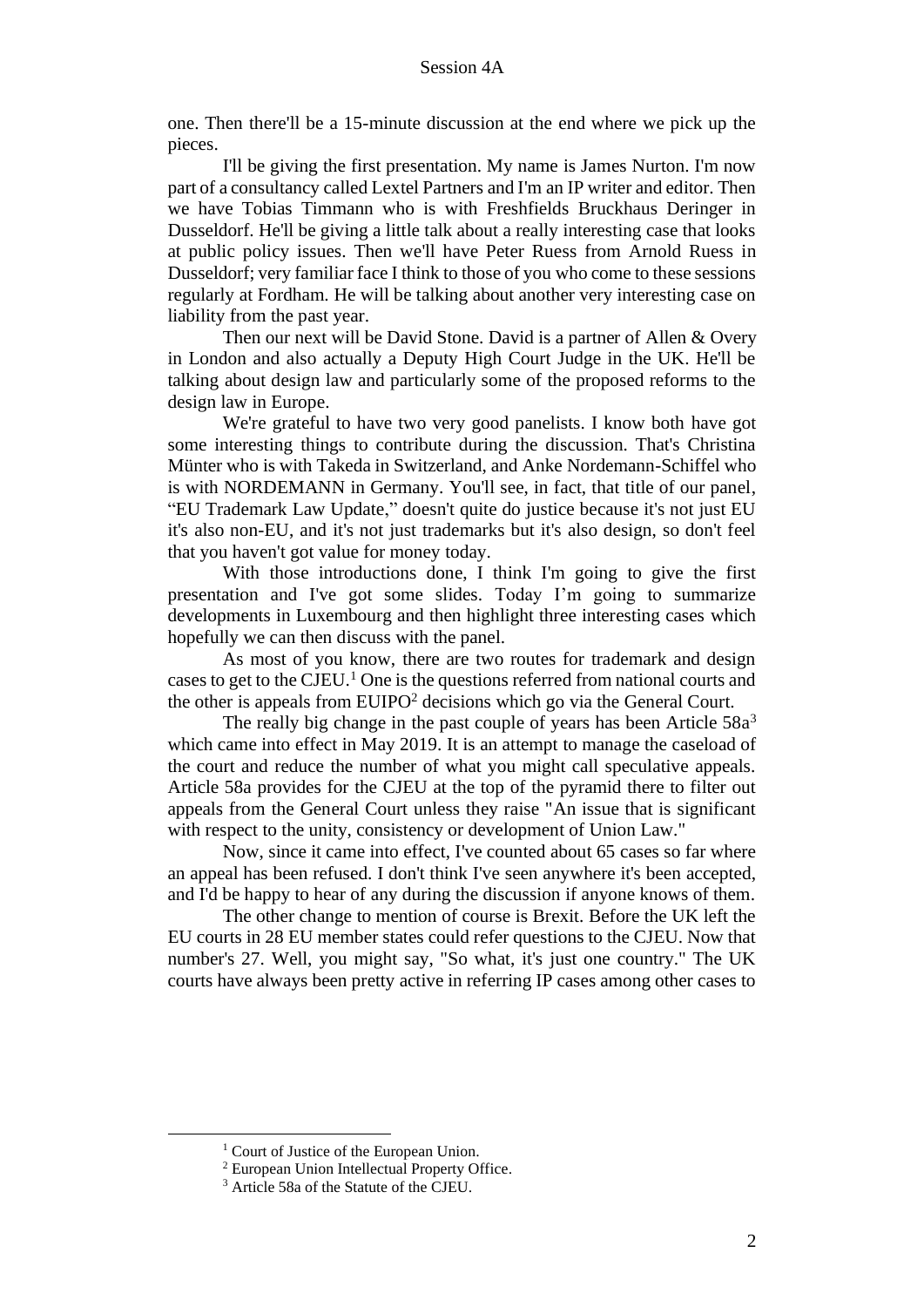the CJEU. They've given us some of the greatest hits in trademarks I think, *Arsenal*, <sup>4</sup> *L'Oréal*, <sup>5</sup> *Specsavers*, 6 *Interflora*, <sup>7</sup> *SkyKick*, 8 and so on.

Will courts in other countries step in to fill this gap? As we'll hear in the subsequent presentations, despite these changes, the CJEU has delivered some important judgments and continues to do so, but I wonder how much longer this will be the case. In future panels like this, we will be talking about the judgments of the General Court and if so, what are the implications of that?

Here's some information about the General Court. On the one hand, it has a large number of judges, and it does have a lot of experience handling IP cases. This is positive no doubt. Obviously, there are benefits to removing one level of appeal. On the other hand, the sheer number of cases makes it hard to keep track. The court can rule on matters of fact as well as law so that complicates things. It has no Advocates General and its decisions are not always published in all languages.

Also, I wonder what impacts the changes will have on EUIPO. Will there be more oral hearings at the Boards of Appeal or more cases going to the Grand Board? Those are some of the questions we might discuss later on, but for the rest of this discussion, I'm just going to pick out three cases, recent decisions from the General Court. These are chosen by me purely subjectively based on four factors, call them the Fordham factors if you like.

These are cases where first, number one, the General Court disagreed with the Board of Appeal. Two, in a decision published in the past few months. Three, that raises some interesting points that we can talk about. Four is available in English.

The first one is an application for a color combination and specifically the combination of gray and orange and in an application for chainsaws in class 7.<sup>9</sup> The description which you can read on the screen is the color orange is applied to the top of the housing of the chainsaw and the color grey is applied to the bottom of the housing of the chainsaw. Now, the observant among you will realize that this means that the reproduction there is upside down, but let's ignore that.

In 2015, this mark which had been registered was attacked in a cancellation action and the Board of Appeal declared the mark at issue invalid. I'm paraphrasing, but they found that the representation lacked shape or contours, and the accompanying description which you can see there was not precise enough. In its decision on the 24th of March, the court reversed that ruling.

There's a long history of cases concerning colors and color combinations in Europe. Back in 2004 in the *Heidelberger* case, the CJEU said, "One of the criteria for the registration of color combinations is that the application,

<sup>4</sup> Case C-206/01, Arsenal Football Club plc v. Matthew Reed, ECLI:EU:C:2002:373 (Nov. 12, 2002).

<sup>5</sup> Case C-487/07, L'Oréal and others v. Bellure, ECLI:EU:C:2009:70 (June 18, 2009).

<sup>6</sup> Case C‑252/12, Specsavers International Healthcare Ltd and Others v. Asda Stores Ltd, ECLI:EU:C:2013:497 (July 18, 2013).

<sup>7</sup> Case C-323/09, Interflora Inc. v. Marks & Spencer plc and Flowers Direct Online, ECLI:EU:C:2011:173 (Sept. 22, 2011).

<sup>8</sup> Case C-371/18, Sky plc and Others v. Skykick UK Ltd, ECLI:EU:C:2019:864 (Jan. 29, 2020).

<sup>9</sup> Case T-193, Andreas Stihl AG & Co. KG v. EUIPO/Giro Travel Company SRL, ECLI:EU:T:2021:163 (March 24, 2021).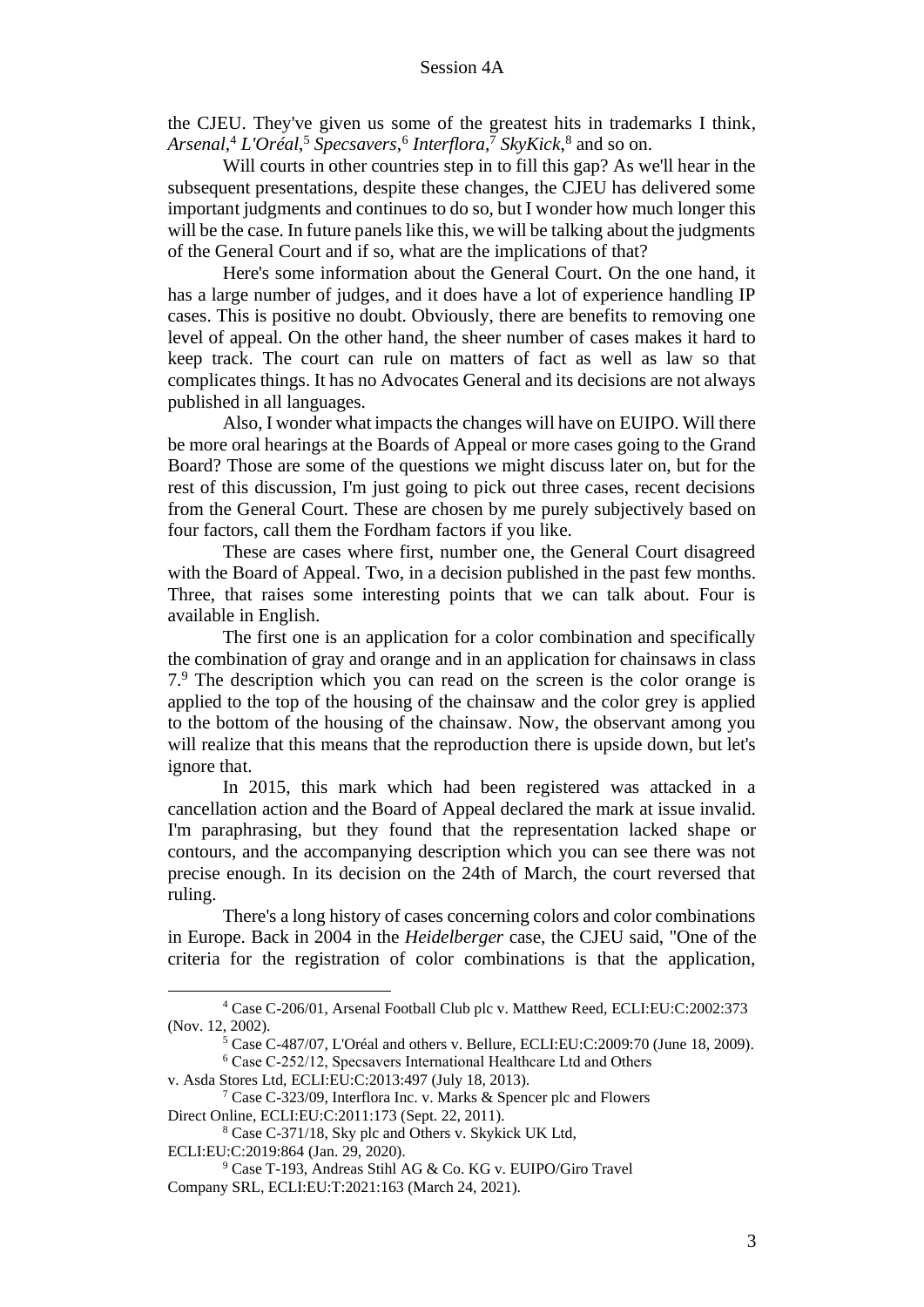'includes a systematic arrangement associating the colors concerned in a predetermined and uniform way.'"<sup>10</sup>

Now, you may remember that Red Bull tried to register the colors blue and silver for energy drinks and they failed to meet that requirement with the two applications here.<sup>11</sup> That was refused at all levels up to including the CJEU itself. Why is the systematic arrangement of colors in a predetermined and uniform way in this case, but not in the Red Bull case? Well, the main difference is the specificity of the description.

As you can see, the descriptions in the two Red Bull applications were found to lack precision. However, in the chainsaw case, the General Court said the description did give a systematic arrangement and the information provided by the description enables the consumer to view a particular object and to recognize it at the time of purchase.

The court also said it was swayed by the fact that the relevant public, in this case, was a specialist. Not all of us after all are safe handling those kind of power tools. If you get your description right, contrary to what some people feared after Red Bull, it is possible to register color combinations.

Now the second case I want to mention was an application to register a slogan, and the slogan was, "It's like milk but made for humans."<sup>12</sup> Just say that again, "It's like milk but made for humans." Applied for a long list of goods and the mark was rejected for the goods which include milk substitutes, dairy substitutes and so on in class 29, various oat-based foods in class 30, and various beverages in class 32.

The Board of Appeal said the mark would be understood as an auditory promotional slogan and was devoid of distinctive character under Article  $7(1)(b)$ .<sup>13</sup> The General Court found that conclusion hard to digest.<sup>14</sup>

I think a couple of points are worth noting. First of all, it said, "The English-speaking public includes the public in countries where English is widely understood" which is, for example, the Netherlands and the Nordic countries. Now as of now the only EU member states where English is an official language, are Ireland and Malta, so this is a useful reminder to look a little bit further afield.

Secondly, it says the slogan in its two parts, it's like milk but made for humans, and this is interesting I think, conveys the idea that the goods are akin to milk and intended for human consumption, but that ordinary, so cow or goat milk, is not. Given that most people consume milk frequently, the court said, this is an imaginative and even controversial statement. There was some evidence the applicant had presented that it was controversial, and it sets off what they call a cognitive process in the mind.

The court thought the Board had confused itself by focusing on consumers who don't eat dairy for whatever reason. In fact, it said, even these consumers are aware that it's commonly accepted that milk is essential to human diet, and therefore even for them, the market is capable of setting off a cognitive

<sup>10</sup> Case C-49/02, Heidelberger Bauchemie, ECLI:EU:C:2004:384 (June 24, 2004).

<sup>11</sup> Case C-124/18 P, Red Bull GmbH v. EUIPO, ECLI:EU:C:2019:641, (July 29, 2019).

<sup>12</sup> Case R 2446/2019-5, Oatly AB v EUIPO, ECLI:EU:T:2021:21 (Feb. 7, 2020).

<sup>&</sup>lt;sup>13</sup> Article 7 of the European Union Trademark Regulation.

<sup>14</sup> Case T‑253/20, Oatly AB v EUIPO, ECLI:EU:T:2021:21 (Jan. 20, 2021).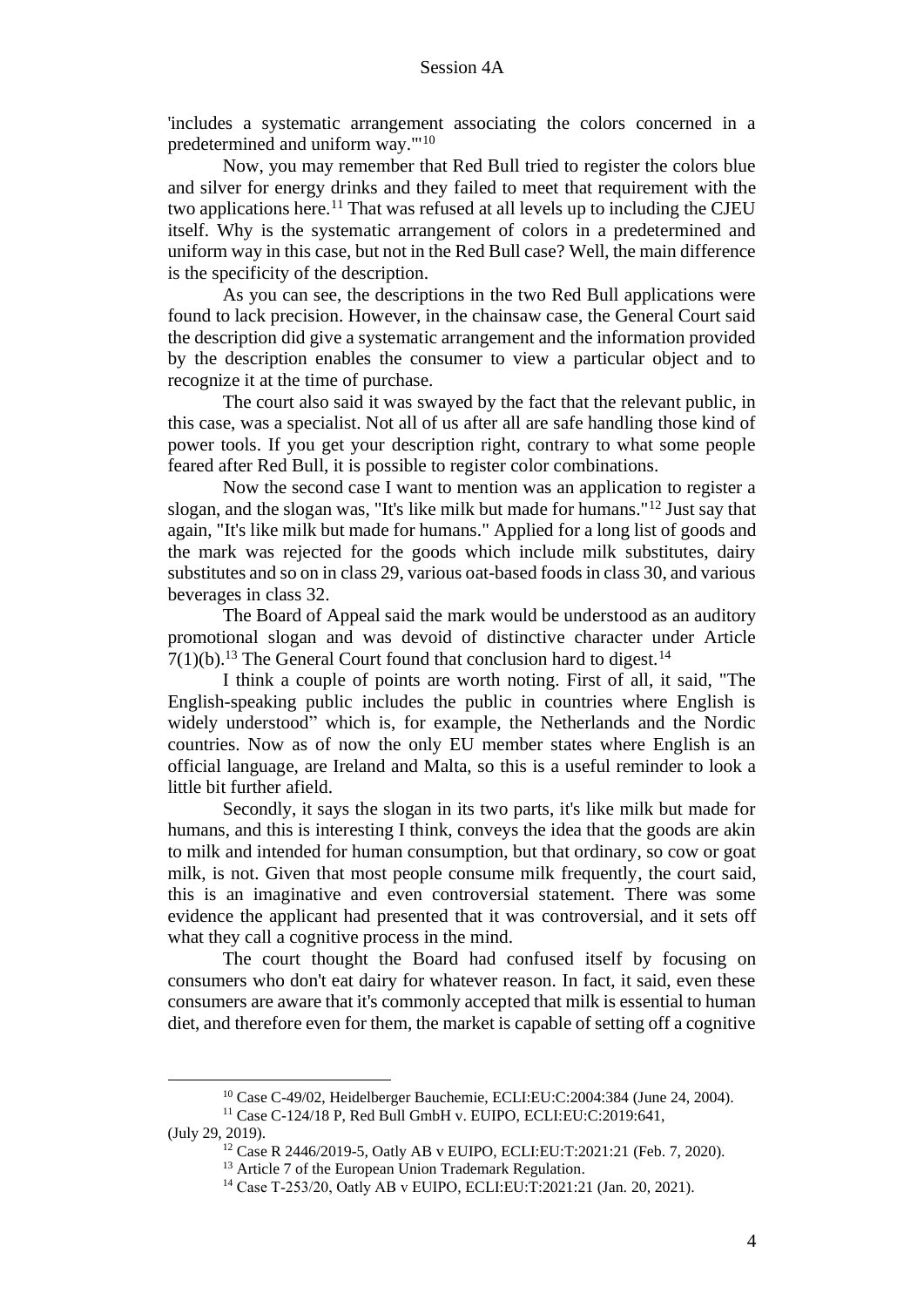process. If you want to put it through a slogan, it needs to be surprising, challenging, even controversial if you want to succeed.

Lastly, looking at the clock, my mind turns to drinks and specifically to champagne and there were three cases concerning the likelihood of confusion, of which this is one. I'm just going to focus on this one.<sup>15</sup> The applicant had applied to register the 3d sign on the left. It was opposed based on all those earlier marks which are 3D marks and position marks although the decision focused on the 3D marks. You can see they're all bottles, some have wording on them, different colors and so on.

The opposition division and the Board of Appeal found no likelihood of confusion on the basis that they weren't similar, but the court said the Board was wrong--the 3D marks created different overall impressions--and then sent the case back to Alicante. Considering them as a whole, it said the combination of shape, color, and black foil was not usual and it also said the Board was wrong to focus on the differences between the marks rather than considering them as a whole. If you look at them as a whole, they are visually similar.

I'll leave you to read those cases but also I'll leave you just to look at those images and think about whether you think they're visually similar and perhaps whether you would also like a drink at this point. That is my nine minutes. We have some time for discussion. I think the place to start is probably with Article 58a<sup>16</sup> and the General Court. Anke, I think you have some comments here. Is that right?

ANKE NORDEMANN-SCHIFFEL: My thoughts basically since the reform came about were two. First of all, I agree with you. I haven't seen and I looked yesterday or the day before yesterday, no appeal has been admitted so far. That's at least not from the CJEU's website. That will also lead, I think, to some issues regarding the unity between the EUTM, $17$  EU trademark law in the true sense, and national laws based on the Directive which has basically harmonized.

Up to now, the CJEU always made sure that both could really be cited in parallel, used in parallel, and relied on in parallel, whether they were based on Union law, properly speaking, or national laws based on directives. That is going to be, I think, much more difficult if virtually no or very few decisions do come up from the EUIPO in the future.

JAMES NURTON: It's closing down that avenue, isn't it? I wonder if it's going to lead to less predictability. I wonder if any other panelists would like to comment on that.

PETER RUESS: I don't even see why this was a topic worthy of reform because I don't think, correct me if you differ, that the ECJ<sup>18</sup> was clocked by myriads of cases asking for clarification. Even if isn't it preferable to have the ECJ decide once and for all, rather than to run to the General Court, this panel and that panel, particularly as, and that's a topic of a panel we had two years ago, there is no case law system like in the U.S. where you say, okay, it's decided once, we stick to it. I would agree that that raises some concerns.

<sup>&</sup>lt;sup>15</sup> Case T-620/19, Ace of Spades Holdings LLC v. EUIPO/Gerhard Ernst Krupp & Elmar Borrmann, ECLI:EU:T:2020:593 (Dec. 9, 2020).

<sup>16</sup> Article 58a of the Statute of the CJEU.

<sup>&</sup>lt;sup>17</sup> European Union Trademark.

<sup>&</sup>lt;sup>18</sup> European Court of Justice; also called Court of Justice of the European Union (CJEU).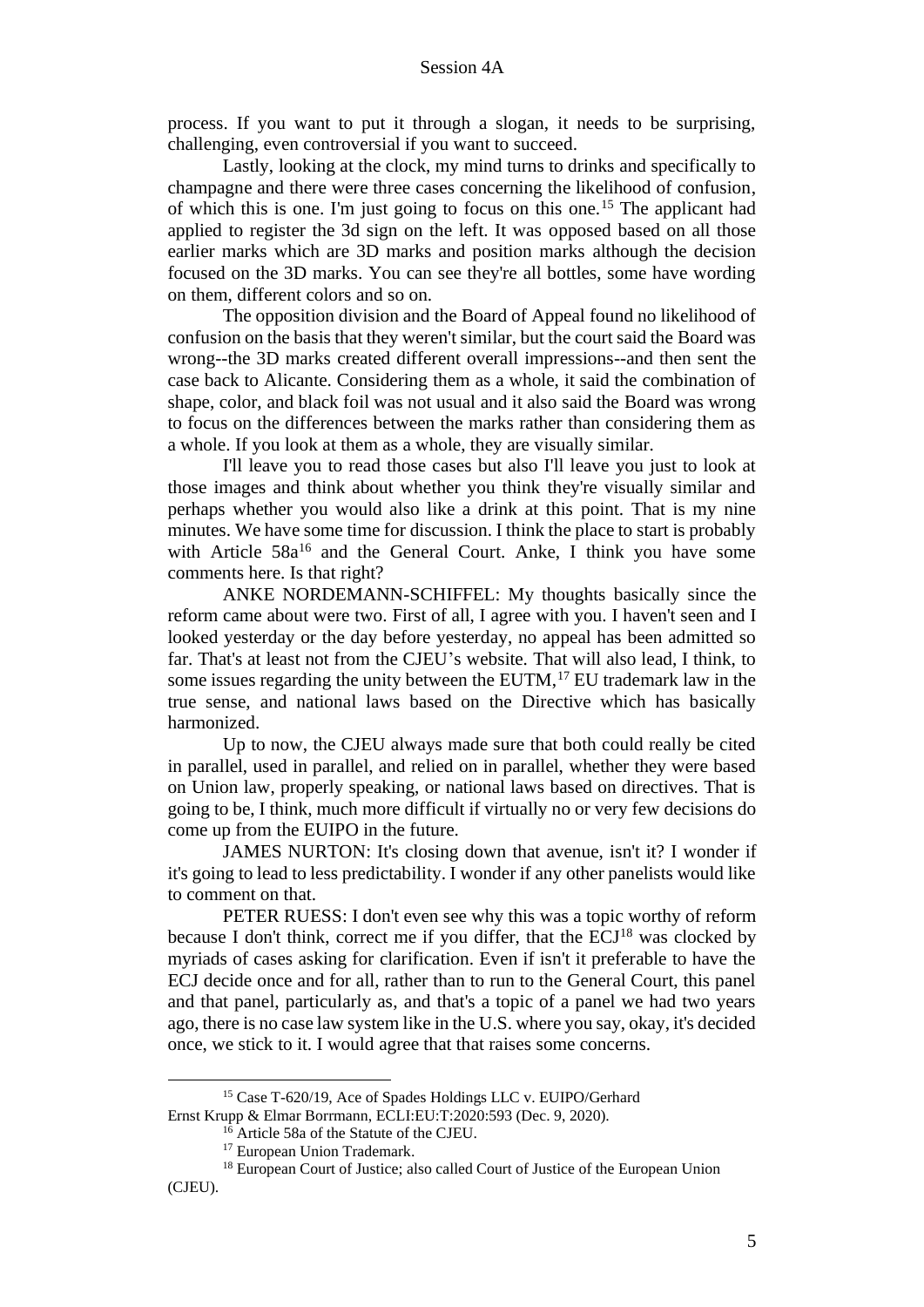JAMES NURTON: I think as I understand it, the reason was as we saw in that pyramid at the beginning of my slide, there are four levels of decision or four levels in the hierarchy. They felt that was one too many.

TOBIAS TIMMANN: Maybe just one thought on this, and Anke already mentioned this. Our clients still often tend to apply for trademarks both on a national level and on an EU level. Now it's possible that barely the same trademark is at the one end assessed by the General Court and on the other path assessed by the CJEU. There's the real risk, I think, that you have conflicting decisions in the end, if these cases are not allowed to go from the General Court to the CJEU, although the same trademark is concerned.

DAVID STONE: I wonder too, James, if there's another thought, the lack of the Advocate General before the General Court, but of course the EUIPO is there. That has always seemed slightly strange to those of us from an English law background because it would be very odd indeed if on appeal to the Court of Appeal, the first instance judge turned up to argue why her or his decision was correct.

I wonder if part of this move might include the EUIPO perhaps taking more of an Advocate General type role or more of an *amicus curiae* type role - "I'm here to help the General Court get the law right" rather than a position whereby it seeks to defend the decision of the Board of Appeal.

JAMES NURTON: Well, I know there are people from EUIPO here, aren't there, I think in the meeting. Maybe in the discussion at the end, we can get onto that. I think another question which I did touch on in the presentation would be, will the role of the Boards of Appeal change? Will there be more referrals to the Grand Board, for example? It might be interesting to come back to that as well.

Please, that's a good point to remind people to send in your questions to the Q&A and we promise we will look at them and try to answer them. I think on that point, I think we move on to our next presentation. This is Tobias Timmann. I think this one maybe should come with a content warning, shouldn't it? We should warn any listeners that have a nervous disposition that they should look away now. Is that right?

TOBIAS TIMMANN: Yes, indeed. I will talk about the F-word and for the audience already now apologies for me saying the F-word quite often. The trademark that I want to talk about here is this wordmark. If you come from Germany or you at least speak German, you would pronounce these three words "Fack Ju Göhte." I think it's clear that the question arose whether there are absolute grounds for refusal and whether this trademark application may be registered or is it contrary to public policy or to accept the principles of morality.

Apart from the incorrect spelling, it's all about the two words, Fack Ju, in the trademark application. The EUIPO and [inaudible]. I think this is not a big surprise. Why do we talk about this case here? The background is that Fack Ju Göhte is the title of a very successful movie in Germany.<sup>19</sup> It's about a teacher who comes to a school and has to deal with the worst class there and that's the link to this title, Fack Ju Göhte, misspelled in the beginning and also the famous Goethe here is also misspelled.

Nevertheless, this has been the most successful movie in Germany in 2013. There have been two sequels, both extremely successful in Germany. The

<sup>&</sup>lt;sup>19</sup> Fack Ju Göhte (Constantin Film 2013).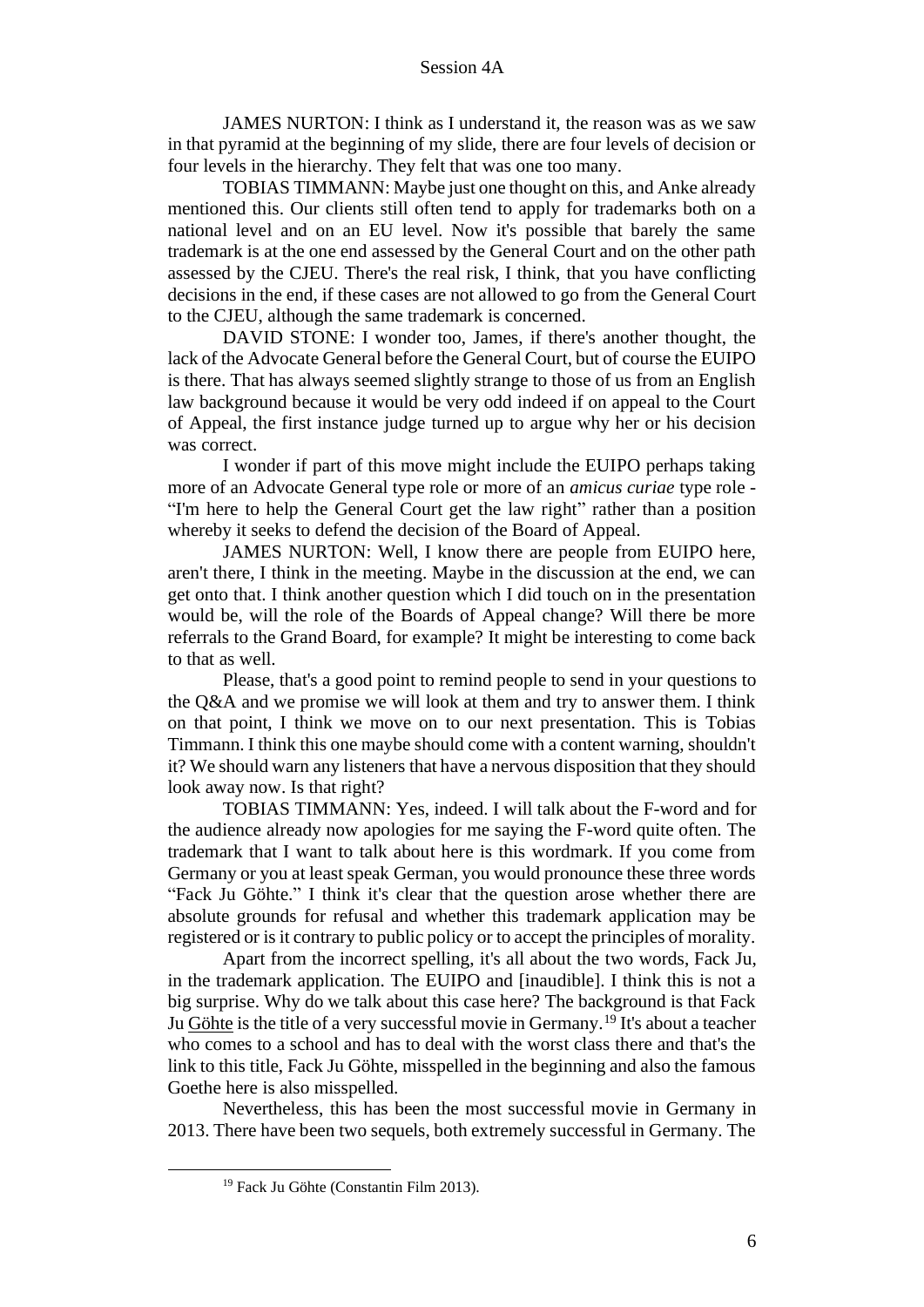trademark applicant was a film production company which had produced this film. The goods and services the trademark application related to were simply merchandising articles. In the course of the proceedings before the EUIPO and the Board of Appeal, the applicant referred to freedom of expression. They argued that the absolute ground for refusal must be interpreted restrictively because it has to be taken due consideration of the right to freedom of expression.

The Board of Appeal nevertheless refused the trademark registration and argued that the refusal of a registration of a trademark does not in any way restrict the right to freedom of expression. The General Court also went one step further and stated that freedom of expression does not even exist in the field of trademark law, which I think of course is a very controversial statement.<sup>20</sup> That led to the Advocate General before the CJEU to make very detailed and comprehensive explanations about the applicability of freedom of expression and trademark law. He argued that freedom of expression indeed plays a role in trademark law. Why? Because the respect for the fundamental rights constitutes a condition of the lawful owners of any EU measure. This must also hold true in the field of trademarks for activities and omissions of EU bodies such as the EUIPO. The Court of Justice in its judgment overturned the decision by the Board of Appeal and the General Court and the decision to refuse the application.<sup>21</sup>

This decision of the Court of Justice followed this argument and clearly expressed that the freedom of expression must be taken into account when applying Article 7 of the EU Trademark Regulation. What does this mean in practice and what does it mean that freedom of expression has to be taken into account in trademark law? I think the Advocate General already gave a very good summary in his opinion. He stated that freedom of expression clearly applies, but that this statement throws up more questions than it answers.

As fascinating as the issue and the discussion of it in the abstract may be, the question remains as to what exactly that confirmation brings to the solution of individual cases. I think that where we currently stand has made clear that freedom of expression will have to be considered when interpreting the EU trademark regulations, in particular undetermined legal terms, but it remains to be seen what this means for each individual case. That's it for me.

JAMES NURTON: Thank you very much, Tobias. I think it's a fascinating case, isn't it? It obviously raises a lot of issues. I think Christina, you have some comments on there, is that right?

CHRISTINA MÜNTER: Right. I think it's a very, very interesting decision. I mean, what should we interpret with this freedom of expression? Is everything allowed? What are the limits of it? I think we will need to wait and see what the Board of Appeals will say in order to know if it will play a greater role and to get more information about how we should understand this freedom of impression, because it's like when I read the decision, it was like, "Okay, now I have more questions than before." It's really interesting.

Maybe that's the question because I think the relevant public, it seems to be the Germans speaking public, but I'm wondering because not only the Germans will

<sup>&</sup>lt;sup>20</sup> Case T-69/17, Constantin Film Produktion GmbH v European Union Intellectual Property Office, ECLI:EU:T:2018:27 (Jan. 24 2018).

<sup>21</sup> Case C-240/18 P, Constantin Film Produktion GmbH v European Union Intellectual Property Office, ECLI:EU:C:2019:553 (Feb. 27, 2020).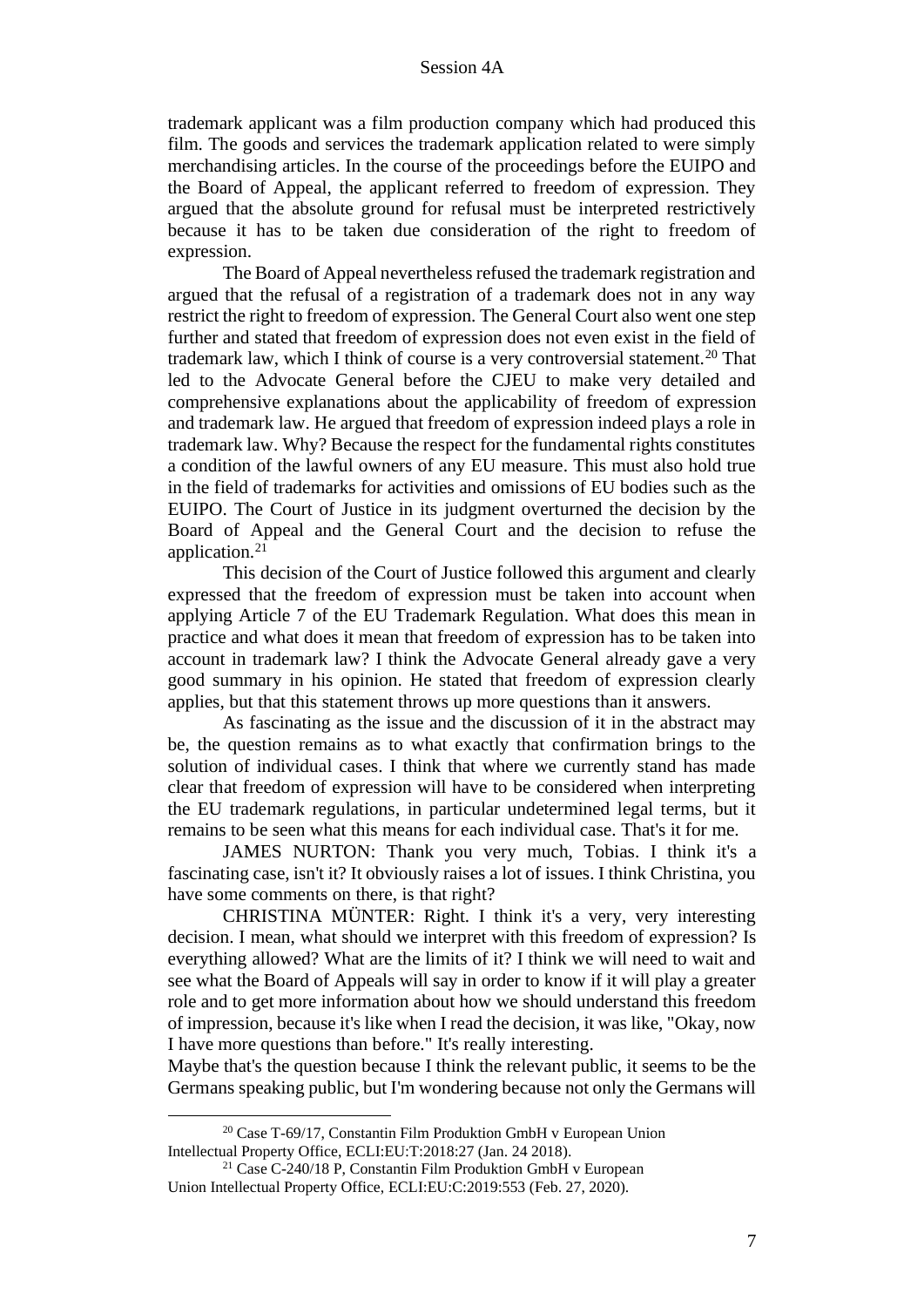say, Fack Ju Göhte, others, for instance, Spanish speaking people would as well say, Fack Ju Göhte. I don't know if maybe you can explain why the relevant public is just the German-speaking; because it's a German movie, or why? Maybe the panelists can reply to it.

TOBIAS TIMMANN: Maybe just a thought on this. I mean, I think what has to be taken into account is this misspelling. I'm not sure how an Englishspeaking person would pronounce this. If you would also say Fack Ju or something like fuck you, or so on. I mean I agree that most of the people who will read this will probably know that this means, Fack Ju Göhte and will pronounce it this way.

I think it's really remarkable that in these, this whole judgment, they are talking about how the film was received by the public and whether those who have watched the movie felt, let's say insulted or something like this. This is something where the court has obviously not looked into what is registered and for what goods and services is it registered but has taken a view to how is it used. What is the purpose of this trademark? What has been done with this term in the last 7, 8, 9 years? This is definitely something which is not usual, let's phrase it this way.

JAMES NURTON: My question would be, and we've got, I think at least four German speakers on the panel. Do you think the outcome of this would have been different if it hadn't been the name of the film and or if it hadn't been the name of a successful film in that way?

CHRISTINA MÜNTER: I think so, clearly. Because one of the arguments was it's the German-speaking public who thinks it's a joke and because we are aware of this movie. Otherwise, I think we wouldn't have seen it as a joke. I mean, Goethe, everyone in Germany and outside of Germany knows a Goethe and Fuck Ju as well. We have seen other examples, "Fucking Freezing" and so on. I think it would be completely different.

PETER RUESS: Maybe one additional thought. We did have a case frin 2002, 2003 or 2004 where the Constitutional Court struck down a Federal Supreme Court decision about the Benetton advertising.<sup>22</sup> It wasn't about trademarks, but it relates to this case, insofar as the question was about very disturbing advertising, like the bloodstained clothes of soldiers or you see a naked rear of a human who is HIV-positive. The Federal Supreme Court was quick to say, "This is illegal. You can't do this. This clashes with the moral views of people."

The Constitutional Court said, in my verse easily translated, "You can't transport your moral views, like some sort of glass stone with you and ask society to prevent others from interfering with them because the rights to have free speech also applies to commercial communication." I don't know, but it may be possible that, again, approaching on this territory, the Constitutional Court is a very, very important institution in our system. People might have thought, "We don't want them to get into this again. We might find a way out," but that's just a guess.

JAMES NURTON: Interesting. Good one. David, did you want to make a comment?

<sup>22</sup> Bundesverfassungsgericht [BVerfR] [Federal Constitutional Court] 154 1 BvR 1762/95 (Dec. 12, 2000) (Ger.).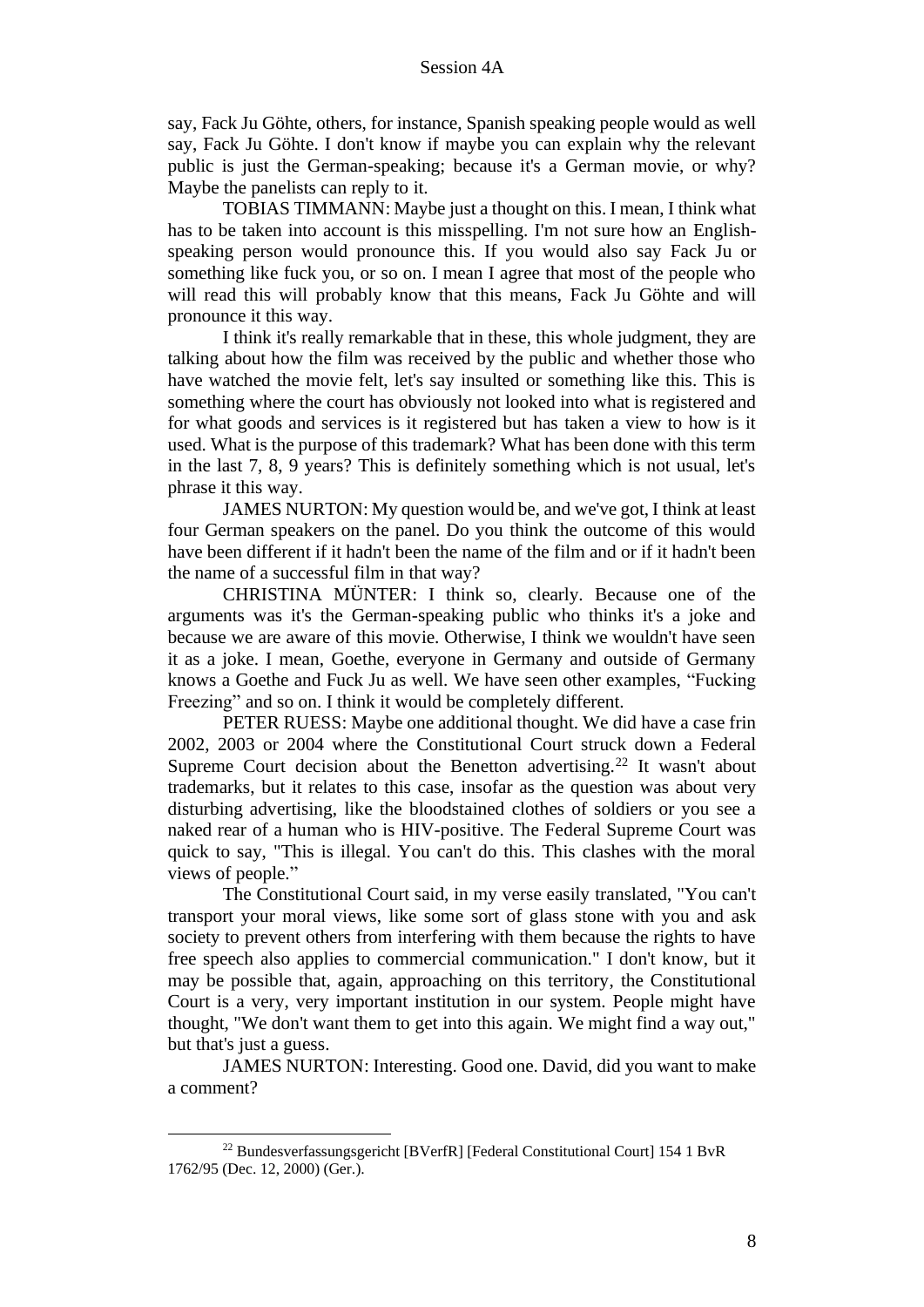DAVID STONE: Just very briefly, a trademark is not a right to use. The trademark proprietor in this case can use the trademark. Clearly, it has been using the trademark for many years, without its being registered. A trademark is a right to stop other parties from using. It's interesting to think that it's an argument for free speech that this one entity should be granted the exclusive right to stop someone else from using let's just call it a curious expression, so I don't have to repeat it.

At some level, a trademark is a form of state imprimatur. It is a form of monopoly that says, "We, the state, are granting to the proprietor the exclusive right to this term with respect to particular goods and services. I'm not a parent but I can imagine a child saying, "Well, I'm allowed to use these words because the government said I can. It's a registered trademark." I think one has to be very careful reading free speech jurisprudence onto trademark  $law - the$  results may not be what you'd expect, either for trademark law or for free speech.

JAMES NURTON: Good. Well, thank you for those comments and definitely interesting comments. I think, again, we'll come back to them in the discussion at the end. We do need to move on to our next presentation, which is Peter. We've all been doing a lot of online shopping, I imagine in the past year, and this raises lots of issues about liability and platforms and so on. Peter's going to talk through a case that addresses some of those.

PETER RUESS: Online, offline, we all have to keep the time limit. I attend to it. I want to take you through the *Coty v. Amazon* case.<sup>23</sup> The parties to this dispute are essentially well-known to you. One is Coty, a frequent plaintiff in German and EU courts, a parfum distributor licensee of the trademark Davidoff inter alia. The other party is Amazon, also a frequent party in courts on the defendant side, but let's not be too hard on them. They essentially help us through the pandemic here.

The reason that gets Amazon in hot water here is a product by the very same name which of course is a knockoff of Davidoff's Cool Water. Coty here as the licensee is unhappy about the fake Davidoff product being sold on Amazon. It goes back and forth. They sent warning letters and they find out that Amazon is selling this not on their own behalf, but third-party sellers are acting on Amazon. Amazon goes, "We can't give you the full information on Seller A or on Seller B."

Finally, Coty gets tired and says, "Amazon, actually, I'm going to sue you. I think you are infringing on my trademark because you are effectively selling this or you are effectively helping people to sell this because you are." That is part of an Amazon model that they are advertising and selling and because they are effectively storing the product. It's called an Amazon fulfillment service. We'll get to this, where Amazon takes up quite some sort of services to effectually deliver the product to the customer, whereby the sale of the whole procedure remains something that is conducted between the parties.

The idea for that, if you say, okay, mere storage is not trademark infringement, that's a given. I would like to give some credit to the Coty side here. Because if you look at Article 9 of the Union Mark Directive,<sup>24</sup> then illegal or trademark infringement as such is offering the goods, putting them on the

<sup>&</sup>lt;sup>23</sup> Case C-567/18, Coty Germany GmbH v. Amazon Services Europe Sàrl and Others, ECLI:EU:C:2019:1031 (April 2, 2020).

<sup>&</sup>lt;sup>24</sup> Article 9 of European Union Trade Mark Regulation.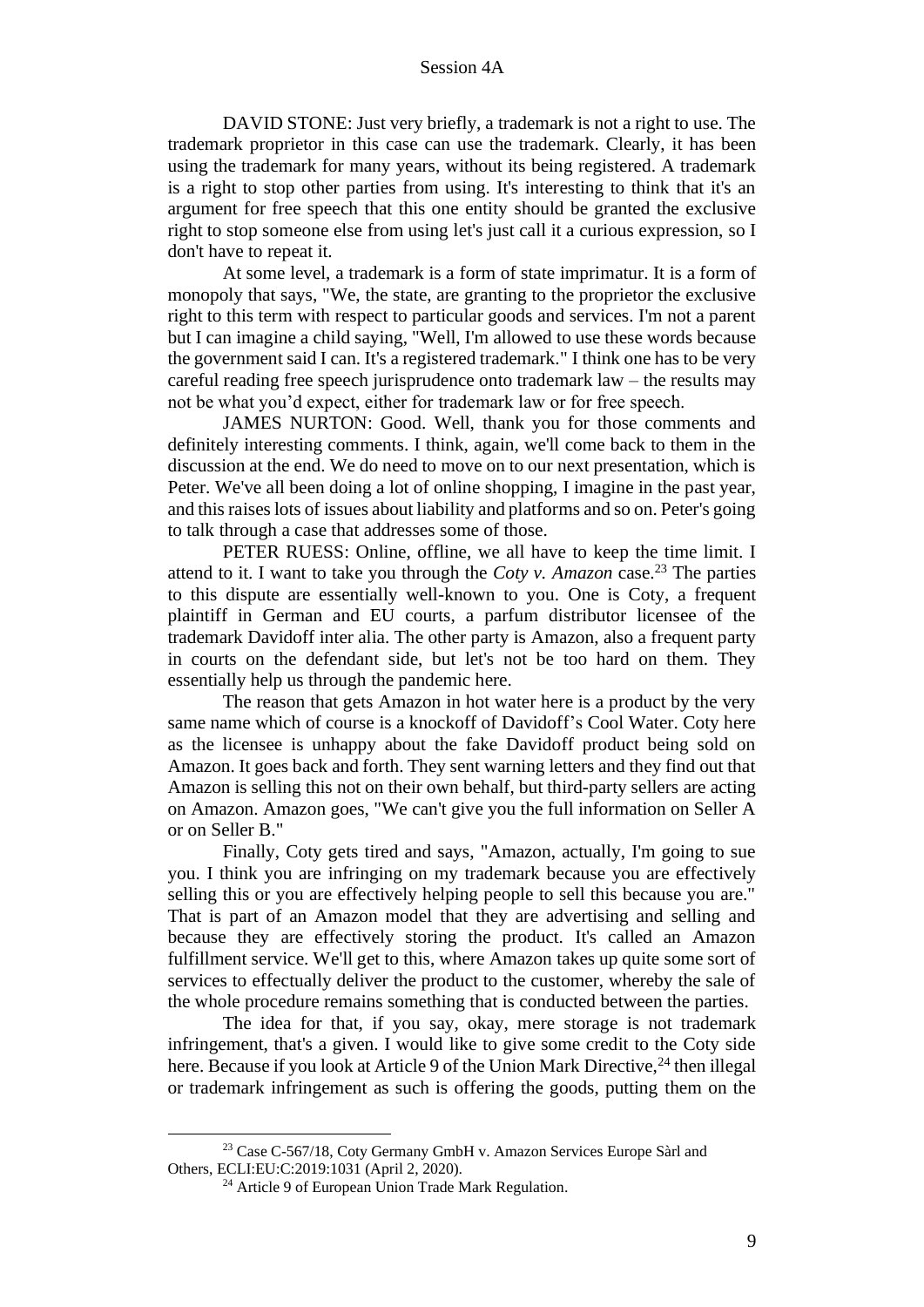market, or stocking them for those purposes under the sign. That was the avenue the Coty people decided to use. Actually, that's what happens.

The whole procedure was a German case. The regional courts, or the German district courts said that you don't have a case. The appellate court said you don't have a case, so Amazon wins. The Federal Supreme Court leads the same way but sends the whole parcel onto the CJEU saying that actually, this is a question of harmonized law.

The Advocate General, interestingly and we know that in trademark cases, the Advocate General has a very, very strong position. The Advocate General has some sympathy with the Coty system, and he says, if you look at the Amazon fulfillment model they actually say, "Hey, that's hassle-free. You have to pay fees, you lose some control but that's actually the only thing you'd have to surrender in exchange for quite a lot of things, quite a lot of services, a range of stuff we can do for you. You don't have to worry. This is the fulfillment we give."

The Advocate General elaborates on that and actually says, "What Amazon does is, it does the heavy lifting in the sales process. Amazon is actually acting as if it owns the infringing goods. The fact that they don't know that they are infringing, well, nothing to be explained here in a trademark panel that lack of knowledge certainly doesn't work as an escape route.

The CJEU interestingly says, "No, we will proceed as the German courts have done because in order for Amazon storage to be classified as infringing, we would need something that qualifies as trademark use. It will be necessary that Amazon itself offers the goods for sale or puts them on the market." Now that is not a big surprise. I have actually debated with some of the Fordham team before this conference saying, "Okay, but that is not super surprising that it's not trademark infringement merely to store."

The interesting point of this decision that does what I really would like to submit for further consideration is what the court did not say, because the court did not look at what the Attorney General said. It didn't deny his position. It didn't even pick up on it. It said that there might be something that his company must pursue, like the seller, the aim of offering the goods for sale or putting them on the market. Then it says, okay, formally, that's perfectly fine. They answered the question they should have answered.

They said, "No, merely storing is not enough," but they don't say where exactly is the line, where exactly do I cross the threshold? What is the gray area between being the seller of my own product or offering a vast array of services on top? They just give us exactly the answer to the question. Is that a tacit rejection of what the Attorney General said or is it just formerly being in compliance with the question, not having to answer anything beyond that?

The question remains how far a marketplace operator would have to go to be classified as actively involved in the sale process and thus liable for infringement. And while this decision is something that comes across as positive for e-commerce marketplaces, we are still stuck with the question that the lines between the storage of goods and the assistance of the actual selling process are not clearly defined and that we, if we look at the lawyer front here, still have not a bright line rule on which to act.

Probably the takeaway here is no, merely storing is not sufficient but caution is advised in everything that goes beyond mere storage. It would probably have been a good thing if the court had enlightened us on what it is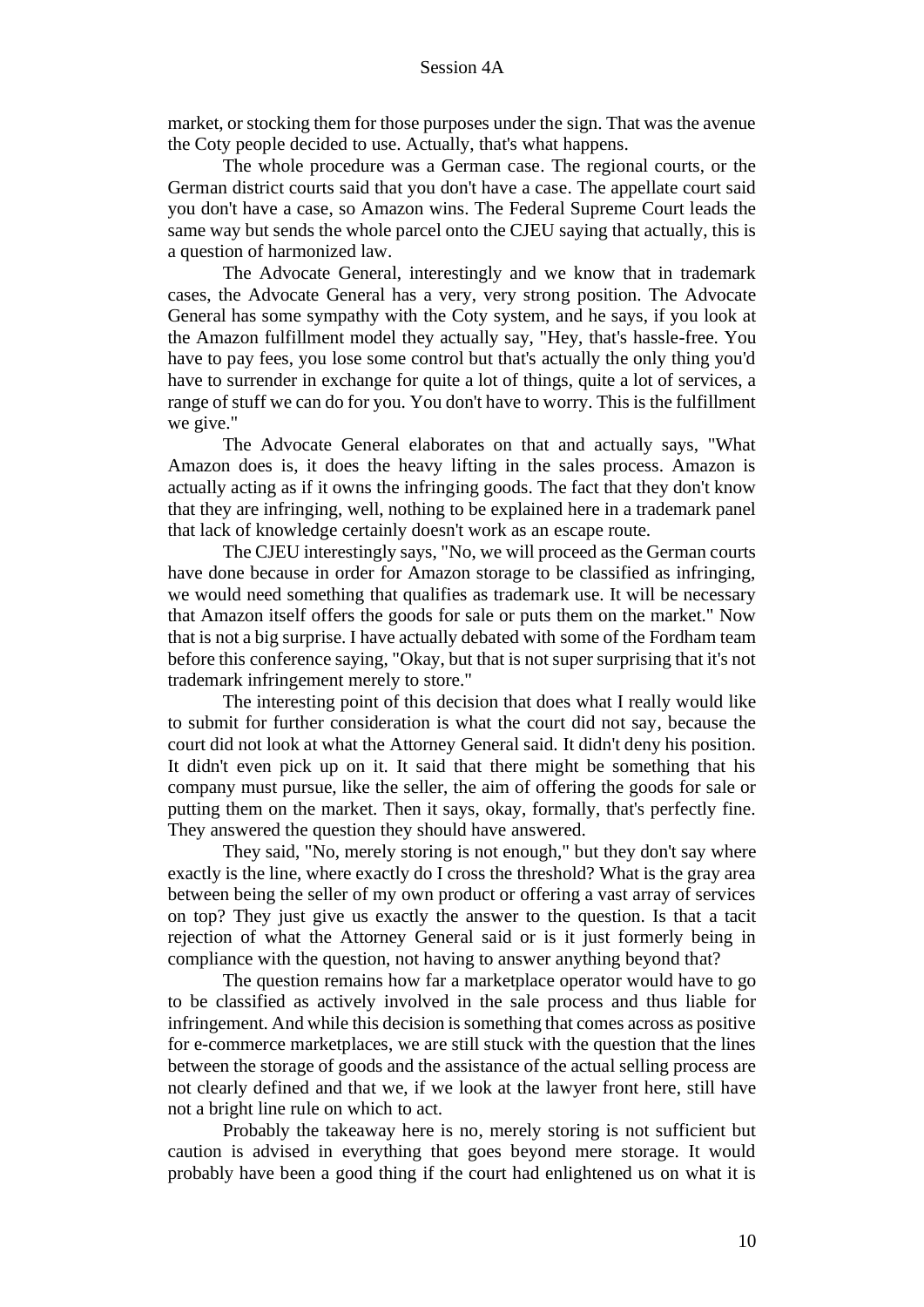exactly but as I said, formally, they were fully within the rights not to do so. That closes my remarks here. Thank you very much.

JAMES NURTON: Thank you, Peter. Right on time as well. I think that's a tradition you've established at Fordham.

PETER RUESS: I tried to do that for 15 years now, yes.

JAMES NURTON: Again, very interesting. I think when this first came out, the reaction was, well, this is bad news for brand owners. It's good news for marketplaces. You're suggesting it might be a bit more blurred than that. There's been this case, there had been some other cases about liability. Do you think that the position is very confused? Do you think we need more decisions or maybe even some legislative guidance on liability?

PETER RUESS: Asking for more decisions is of course always easy but more decisions is just a quantitative look. What I would have appreciated – as I said, I understand they didn't have to do it, but it wouldn't have hurt if the CJEU, now that they have already dealt with it, had said, "Okay, mere storage is not enough. If we were to fix a label liability to this, you would at least have to do this or that." That would probably have helped.

I can clearly see that with very good reasoning, people in this audience may raise and say, but that is not what they are asked to do and they shouldn't play legislator and so on and so forth. From a practical viewpoint, I would have found it ideal to at least discuss what the Attorney General raised. They can say, we agree or we disagree with the attorney general. We think this point is something we didn't have to pursue because of this and for that reason. I think for the practical purpose, for the bar, that would have been helpful.

JAMES NURTON: Do the other panelists agree or disagree?

ANKE NORDEMANN-SCHIFFEL: If I may jump in, I think I agree with Peter. What I found especially interesting in the decision is that at least to my first reading is that the CJEU didn't even really look at Amazon's model and the facts that were presented to them, because when you look at the reasoning the CJEU made was that Amazon was really only doing technical things to enable the seller to sell their goods, like someone filling drinks cans branded with infringing trademarks and that's not what Amazon is doing in this case. They go beyond that person filling drinks cans, or the transporter of infringing goods.

I do think they very much limited themselves to those technical questions and didn't go as far as they could have gone. I totally agree with Peter, they should have gone and they could have gone beyond.

JAMES NURTON: Are there any cases anyone's aware of that are coming up that might address some of these questions?

ANKE NORDEMANN-SCHIFFEL: No.

JAMES NURTON: Possibly not.

PETER RUESS: We have to ask Andreas Lubberger whether he's doing another one because he's basically doing them all.

JAMES NURTON: Cases have contributed a great deal to the jurisprudence of trademark law in Europe. Good. Now we have some questions coming in. That's very good. I think it's from probably from-- Well, the Digital Services Act does address liability, doesn't it? I wonder to what extent that will provide an answer to some of these questions when implemented, assuming, of course, it is implemented. Does anyone have any thoughts on that? Peter.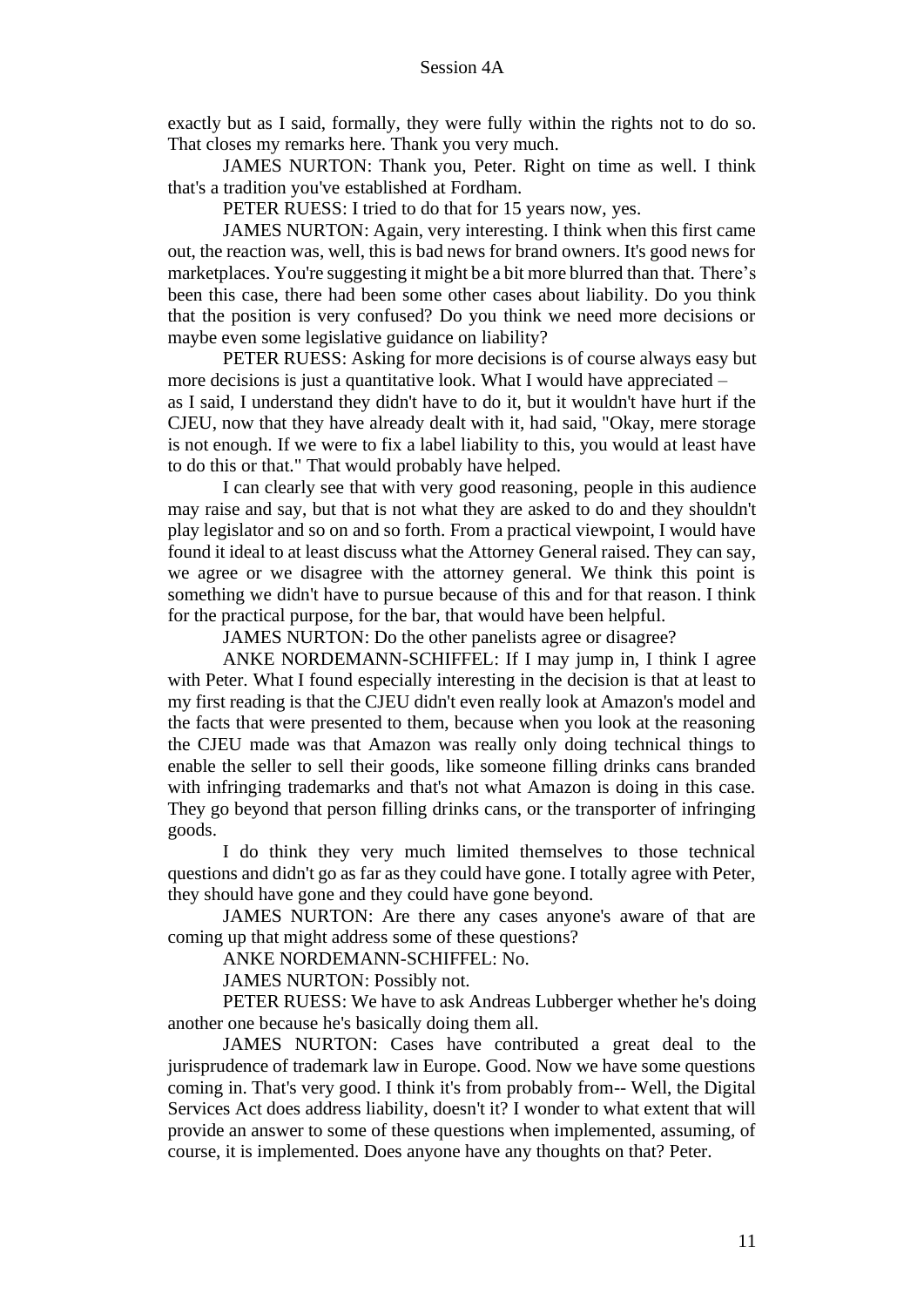PETER RUESS: Maybe just a remark. A press release<sup>25</sup> that the CJEU put out after the verdict, they said, "Oh, trademark owners have other avenues they can use," and they refer to I think, even the Enforcement Directive and stuff. That's not what I want the court to say. There might be other options somewhere, but that they could have given some more guidance on that point. It's difficult to put an exact point of what can I do because this Amazon system, and I think Anke hit the nail on the head here, is not something we can put into the typical, we have a helper here, or we have an assistant here, or we have somebody who-- These typical offline examples that you say, he's leasing a warehouse. Now, it's a totally different market, a totally different system of selling stuff. You will probably not even find 80% of what you're looking for if there wasn't Amazon.

We should probably look a little closer at what their role is in this and not just classify them as if they were the owner of some secondary flea markets who happens to give some space to the people selling stuff there. That's, of course, the biased opinion of a person working for a trademark owner so don't take this as neutral.

JAMES NURTON: I guess we probably assume that most of our audience on that side of the argument too. By no means also we shouldn't probably assume that too much. There is another comment in the Q&A, as you mentioned, two referrals from Brussels and Luxembourg, *Louboutin v. Amazon<sup>26</sup>* and the case references are there in the Q&A. Thank you, Karina, for flagging those up. It sounds like that'd be worth watching.

We are on to our next presentation, which is David Stone, talking about designs. David, quite literally, I think wrote the textbook on design law in Europe. There's no better person to guide us through the latest developments. David.

DAVID STONE: Thank you, James, and thank you very much for having me on. I'm honored to be speaking about designs in the context of an EU trademark update, albeit from someone who is sitting in a country that's no longer in the EU. You all know that in Europe, designs are a parallel system that sits alongside trademarks and can protect things such as logos or stylized words, and that registered Community designs  $(RCDs)^{27}$  are handled by the EUIPO. I'd therefore submit that I am on the right panel and I am in any event delighted to be here. I should also make clear that the opinions expressed are my own, and not necessarily those of any institution with which I'm associated.

In seven minutes, I want to try to discuss two separate topics. One is EU design reform and the other is the effects of Brexit on design law in the United Kingdom.

In relation to EU design law reform, there's quite a lot of information on the slides. I won't go into it in any detail. The thing to know is that this has now been rumbling on for seven years. It started in 2014. As you can see from the

<sup>&</sup>lt;sup>25</sup> Court of Justice of the European Union Press Release No 39/20, The mere storage

by Amazon, in the context of its online marketplace ('Amazon- Marketplace'), of goods which infringe trade mark rights does not constitute an infringement by Amazon of those trade mark rights (April 2, 2020), available at

https://curia.europa.eu/jcms/upload/docs/application/pdf/2020-04/cp200039en.pdf.

<sup>26</sup> Referral C-148/21 (Louboutin, 8 Mar 2021).

<sup>27</sup> Registered Community Designs.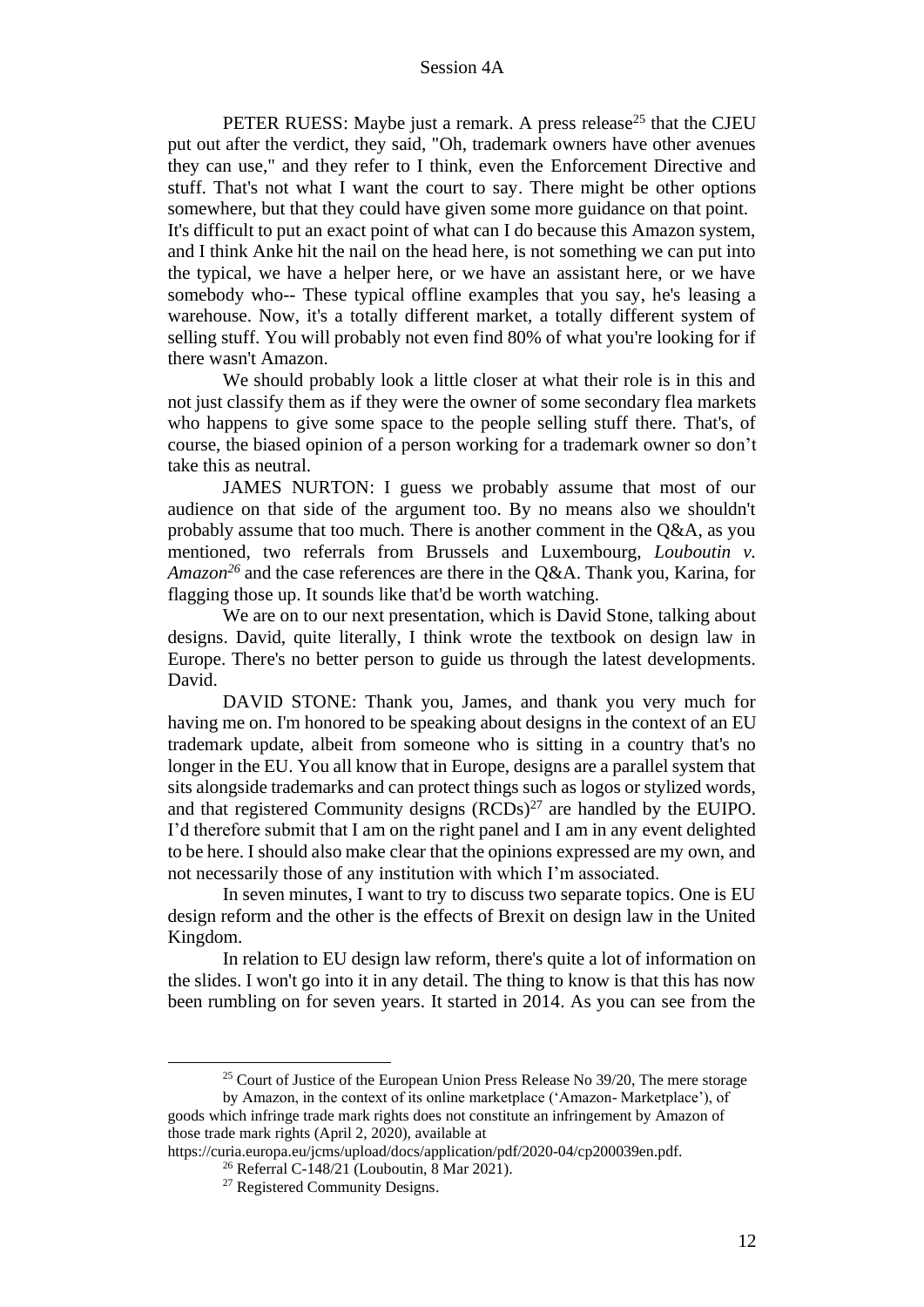box, the hope was that by the first quarter of 2021, we might have some draft legislation or at least some draft proposals that I could have told you all about.

Sadly, that hasn't happened. Instead of talking to you about actual proposals, I am going to have to base what I say on predictions. My predictions, such as they are, are evolution, not revolution, and the title of my presentation is *Steady as She Goes*. If I were to try to predict some of the likely outcomes of the reforms, they would be as follows. First, it is almost certain that we will retain the parallel system of national designs, EU-wide designs or RCDs, and the Hague system, which sits alongside it.

Over the years, there's been a number of member states that have said, "Why do we bother having national designs, everyone files at the EUIPO?" I think there's zero prospect of national designs being removed in this round of reforms. Second, I think we'll see harmonization of filing practices and procedures, both as between the EUIPO and member states and as between member states, making it easier for practitioners because the rules will be the same. Hopefully, we'll also see harmonization with the rules within the Hague system. Third, I think we'll see an attempt to harmonize how litigation works but it's quite possible those amendments will come through the Enforcement Directive<sup>28</sup> rather than anything to do with design law reform.

Take, for example, *ex parte* injunctions: how that works and what it costs are vastly different as between a court such as the Düsseldorf Landgericht where it will be quick, cheap, and have good prospects of success, as opposed to some other courts where it will be close to impossible to get an *ex parte* injunction. I think we will also see compulsory provision for declarations of noninfringement. Currently, there are a number of member states that don't provide for declarations of non-infringement in design cases. I think we will see those compulsory introduced.

Fourth, we will also, I think, see administrative invalidity proceedings introduced as has happened with the trademark reform. Fifth, as also with the trademark reform, we're likely to see the abandonment of the notion of a registered Community design and instead have EU registered designs and EU unregistered designs. Those are my main predictions. There's a little more on that slide but I think the aim is to see EU design protection being fast and costeffective. Those are the buzzwords.

Onto Brexit and again, you all know that at 11 p.m. London time on the 31st of December 2020, the United Kingdom stepped outside the EU trademark and design system. What that has left for us in the UK is a system significantly more complicated than it was previously, in that we now have potentially up to eight different rights, even more if you add in trademarks, to protect the appearance of a product or part of a product. Down the left-hand side of the slide are the four potential registered rights, and on the right-hand side are the four potential unregistered rights, each of which makes clearance for a new product in the United Kingdom, shall we say, complicated?

It will continue to be a very brave lawyer indeed who's prepared to say, "Yes, go ahead, you're clear to launch that product." It makes it particularly difficult for small to medium-sized enterprises, who may well abandon trying

<sup>&</sup>lt;sup>28</sup> Corrigendum to Directive 2004/48/EC of the European Parliament and of the Council of 29 April 2004 on the enforcement of intellectual property rights (O.J. L 157, 30.4.2004).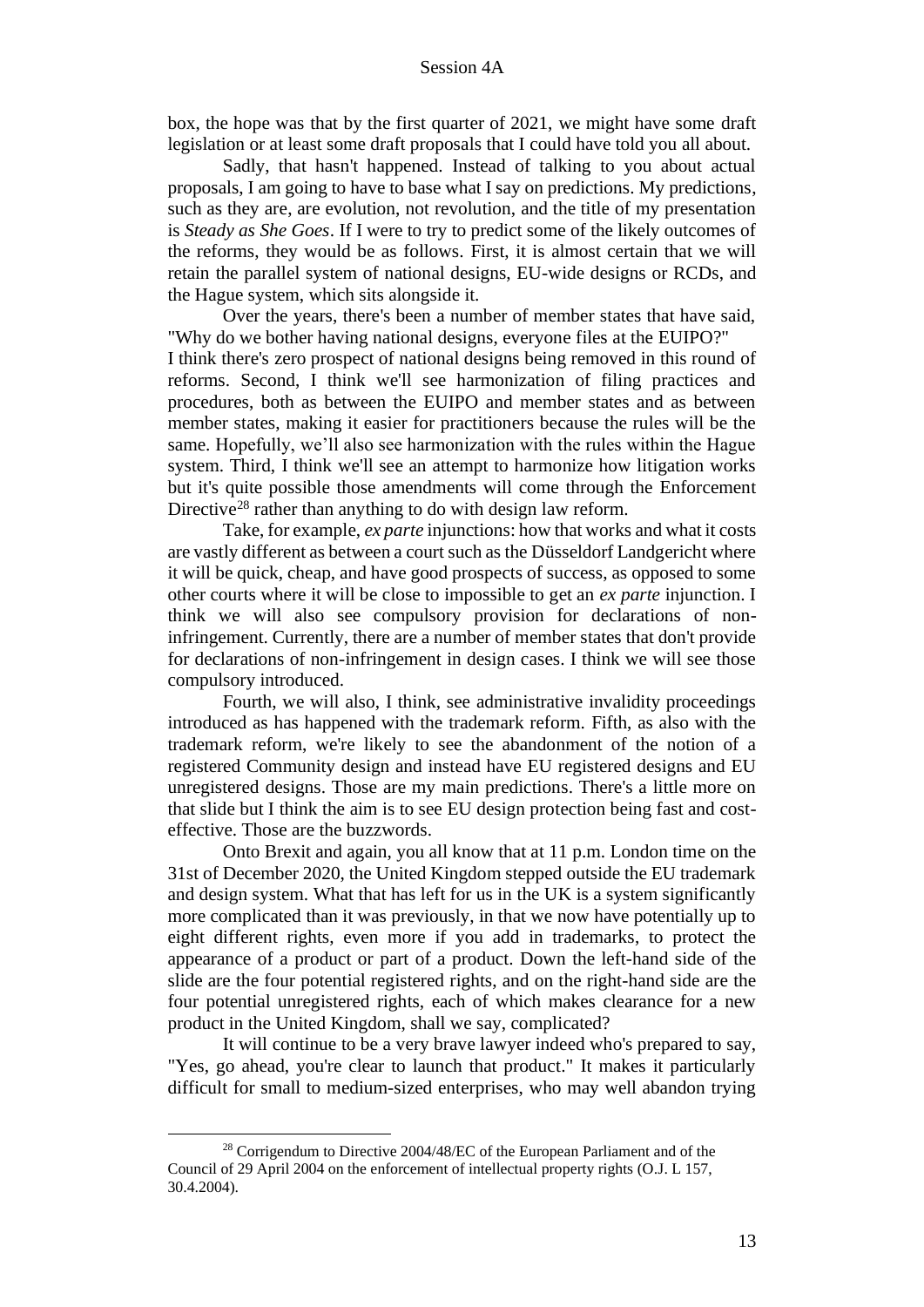to do any clearance at all, particularly for fast-moving high fashion sorts of goods.

I wanted to talk briefly about unregistered design protection. This was a difference with trademark law and makes design law post-Brexit slightly more complicated.

You will all know that prior to Brexit an EU disclosure led to an unregistered Community design right, but the Bundesgerichtshof's *Gebäckpresse II<sup>29</sup>* case had suggested that a foreign disclosure didn't have that effect. The UK tried to negotiate with the EU for a reciprocal arrangement on departure whereby a disclosure in either the EU or the UK would lead to unregistered design rights in both the EU and the UK. That was rebuffed. Designers are therefore now faced with the choice either to disclose a design, for example, during London Fashion Week to cover 67 million people or to wait for Paris or Milan Fashion Weeks to try and cover 446 million people?

Does the internet help? In a recent case before the IPEC $30$  in London, *Rothy's v. Giesswein Walkwaren*, <sup>31</sup> the parties had agreed that internet disclosure worked. Emails sent from California and webpages uploaded from California were sufficient to create an unregistered Community design right but that was by the agreement of the parties, it was not something the court decided. But internet disclosures may be the answer, being a simultaneous disclosure in all jurisdictions where the internet is accessible.

There might also be a slight lacuna in what has happened with Brexit because in copying over the legislation from the EU into the UK, the UK government did not copy over Article  $110a(5)$ ,<sup>32</sup> which you can see at the bottom of the slide.

As I'm running out of time, I'll leave this very, very briefly. The effect of it may be that the government has not achieved what it thought it had achieved in that an EU disclosure may lead to the UK unregistered design right arising, but a UK disclosure almost certainly won't lead to an EU unregistered design right arising. It's not a question I can answer. I simply pose the question, but it'll be interesting to see what happens there.

JAMES NURTON: Thank you very much, David. We have a few minutes just to discuss designs before we move on to the general Q&A. I suppose my first question on the reform—you touched on the delays in one of your early slides. Realistically, when do you expect it might happen?

DAVID STONE: We'd hope to have draft legislation by the end of this year. There's obviously a lot going on at the EU and perhaps design reform is not crushingly urgent within the scheme of a global pandemic. When we can get some draft legislation, I think we'd all appreciate having a look at it and then there'll be consultations in the usual way.

JAMES NURTON: One of the stumbling blocks in the past has always been the spare parts debate. Is that likely to rear its head again?

DAVID STONE: Yes, but what's important is that we don't throw the baby out with the bathwater and, if we can't agree on spare parts, just not do anything. There is movement on spare parts and there is a sense that member

<sup>29</sup> I ZR 126/06 - Gebäckpresse II, 9 October 2008, German Federal Supreme Court (Bundesgerichtshof, BGH) [2009] GRUR 79.

<sup>&</sup>lt;sup>30</sup> Intellectual Property Enterprise Court.

<sup>31</sup> AG [2020] EWHC 3391 (IPEC).

 $32$  Article 110a(5) of the European Trade Mark Regulation.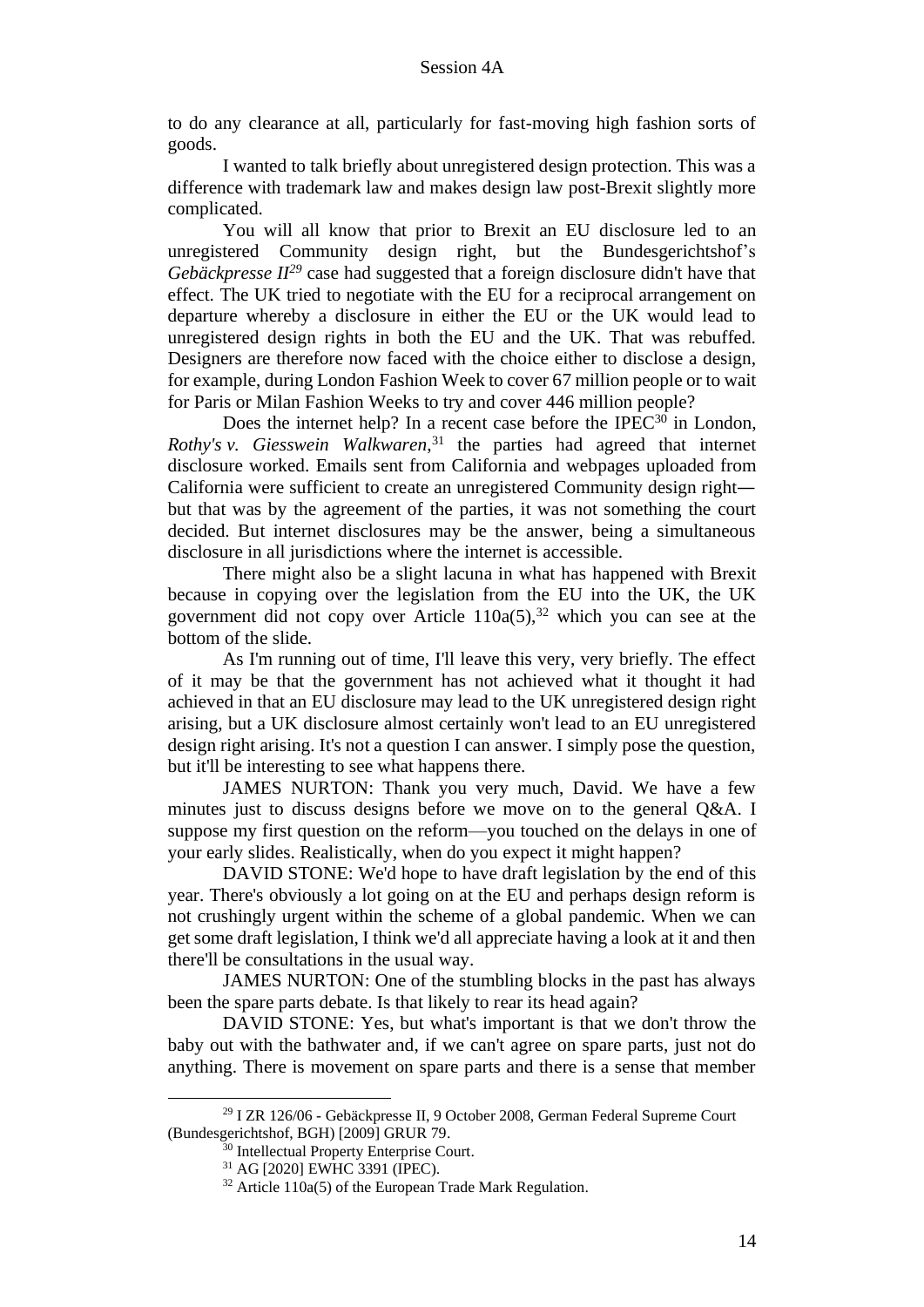states who have resisted liberalization in the past may be resisting less now. It may be that it's solvable, but I think the key message would be don't delay everything in the hope of fixing spare parts; better to leave spare parts as they are and try and fix everything else.

JAMES NURTON: Very generally, you talking about spare parts, do you think that the reforms that they've initially proposed are welcome and will achieve the aims? I think you said of making things faster and more costeffective.

DAVID STONE: Yes, I do.

JAMES NURTON: Good. Then just turning to the Brexit stuff, you obviously rushed that last point commendably to meet the time limit. Do you just want to expand on that? Was that an oversight, you think, by the UK government?

DAVID STONE: What I hear is that Article 110a(5) was left out because it falls in the bit of the regulation<sup>33</sup> that was to do with the expansion of the EU to include 10 member states in 2004. It was thought that as this was a transitional provision it was therefore no longer relevant. But it does mean technically that the UK statute now differs from the EU statute—the EU statute includes Article 110a(5) and the UK statute does not. Now, you could impose a purposive construction and say, "The government's been very clear what it was trying to do and that is the answer," but there are some challenges doing that given the written text of the legislation. There will be arguments as to how that's to be read.

JAMES NURTON: Then just going back a step to your point about disclosure and the current state, you said that that case and the IPEC, both parties have agreed but it's not actually been decided. In theory, is there a way around it in that you disclose it at London Fashion Week and you stream it online or you upload it immediately, and then it's available in the EU or vice versa?

DAVID STONE: Yes, I'm not aware of a case that's decided as much where a judge has actually made a decision positively that that's the case. It would seem to make logical sense that if it's disclosed online, that it's disclosed everywhere or at least everywhere where people are actually accessing it. In the case I referred to there was evidence that people in the EU had accessed the website and the email that day and had bought the shoes in question. Maybe that helps, but that does seem to be a practical way around it to have a design first disclosed in both the UK and the EU at the same time.

JAMES NURTON: Because otherwise, as you said, given the disparities and population size, London Fashion Week may not have much of a future.

DAVID STONE: Or it would certainly make it more challenging or force fashion houses to do it all online first before the catwalk show, which would steal their thunder!

JAMES NURTON: Any other comments on designs from the panel before we move on to the general discussion? We can pick- [crosstalk]

CHRISTINA MÜNTER: Oh, sorry.

JAMES NURTON: Yes, Christina. Go ahead.

<sup>33</sup> Council Regulation (EC) No 6/2002 of 12 December 2001 on Community Designs.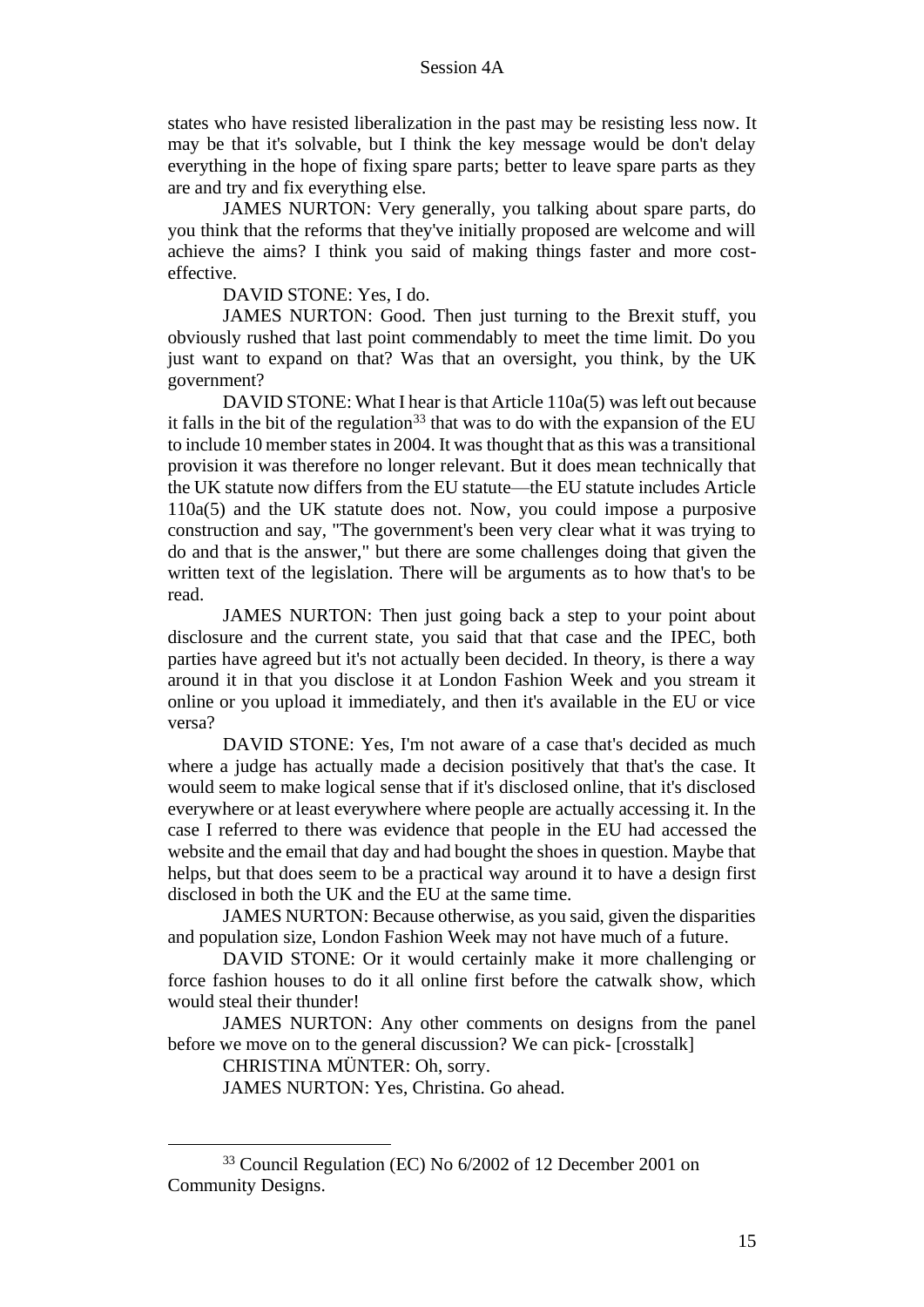CHRISTINA MÜNTER: Yes. I'm just thinking that there is at least a risk, let's say if there is an online disclosure, that it will not satisfy the European Union or the UK requirements and hence it will fail to attract, let's say, the unregistered protection. I think now it's more important than ever the registration of the designs instead of going for another protection for the unregistered protection. I don't know, David, if you agree in this regard. I think really the designers need to go to decide and say, "Okay, let's disclose in UK in order to get an unregistered protection in them. Okay, go, let's say to Europe, and protect and register it. I think that's a less risky way of doing it.

DAVID STONE: Yes, you're absolutely right, Christina. Whilst registered designs are comparatively inexpensive, registering is going to be your best bet, including because you don't have to prove subsistence or show copying to prove infringement. But remember also that a registered design won't be as flexible. If what the third-party copies is the back of the chair or the sleeve of the jacket or a part of the product and what you've registered is the whole product, then the copy may not infringe. Unregistered design rights give you that flexibility to claim the design as the bit that's been copied.

JAMES NURTON: We've moved seamlessly on to the general discussion, which we've got about 10 minutes for so that the next panel can start on time. We actually got a question coming in about Brexit, which we'll come back to in a minute because I know Christina, you wanted to make some points about Brexit as well in regard to trademarks.

CHRISTINA MÜNTER: Brexit and trademarks?

JAMES NURTON: Is that right or was that Anke?

CHRISTINA MÜNTER: I don't think so.

JAMES NURTON: Fine. Would anyone like to make--

ANKE NORDEMANN-SCHIFFEL: Either my point on the designs was [inaudible] that if the EU reform designs now with the UK law and EU law pretty much in line at this point in time, we may risk or we will probably risk accelerating the process of UK law and EU law drifting apart as far as intellectual property rights are concerned. I don't know what you think, David, it'll obviously very much depend on the specific wording and areas covered, but that will be the first big watershed.

DAVID STONE: Yes, I think you're right, Anke. It looks as if it will be the first time that IP legislation is amended by one of the two entities such that it then differs. By how much, we don't know and whether the UK will then choose to follow, it is hard to tell.

JAMES NURTON: While we're on the topic we've had two questions come in about the gaps that you've identified, David. One, really can copyright help to fill the gap per created and the other one could 3D Trademarks help to fill the gap? What do you think about those?

DAVID STONE: Yes partially, remembering, of course, that they're all different rights that all offer slightly different types of protection. Certainly, in some EU member states, copyright is now a very powerful tool and there are certainly places where you would run a copyright case before you run an unregistered design right case. The UK remains a jurisdiction where copyright is all by headings so unless it's a sculpture, you do start to struggle a bit with an ordinary household item trying to get copyright protection for it. I'm not sure it's the savior yet in the UK. There's also a question about whether 3D trademarks step in to fill the gap.

16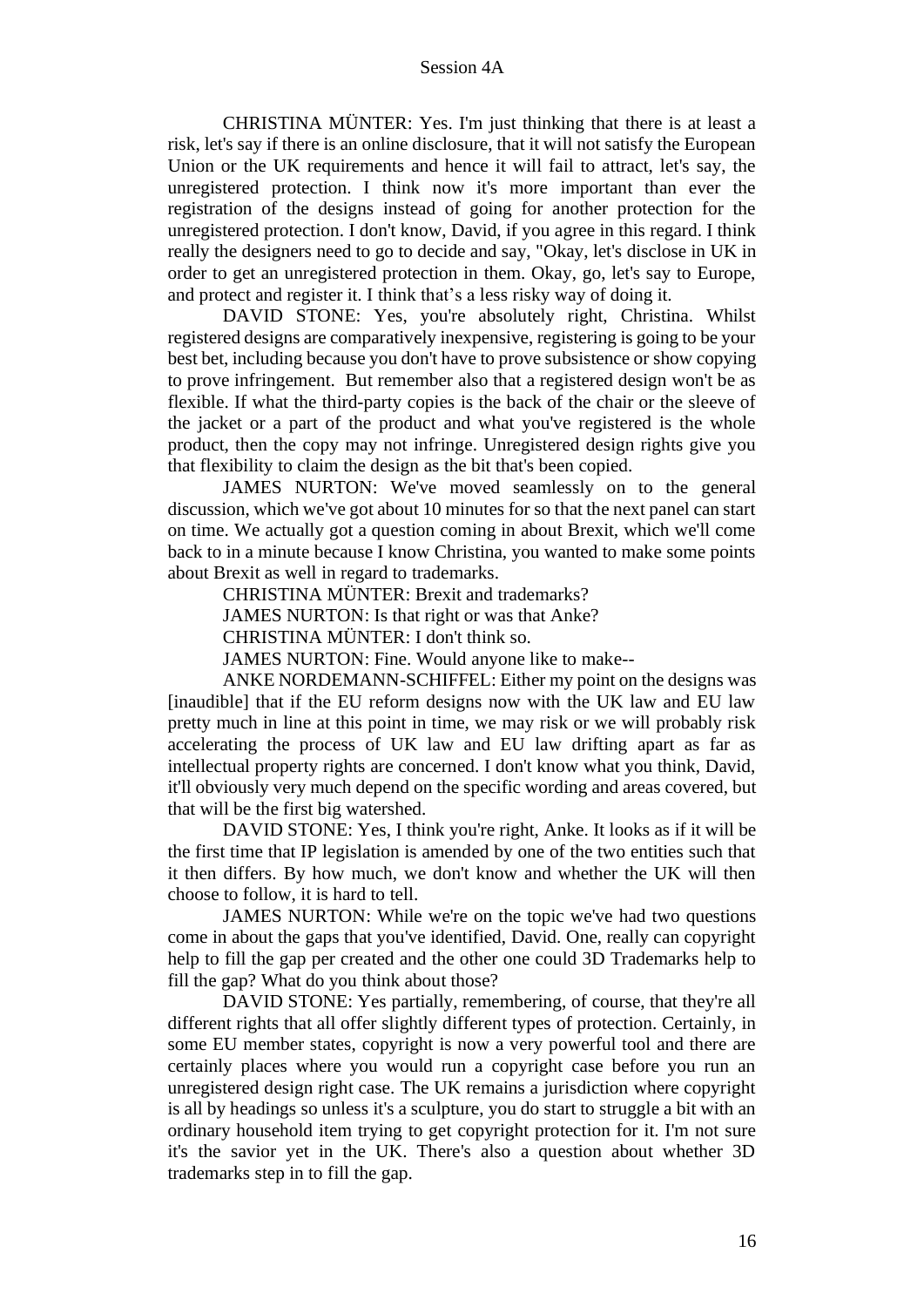Again, my experience is that it's getting harder and harder to register 3D trademarks because the registry wants to see acquired distinctiveness. It may be that your registered design for that first 25 years gives you an opportunity to put the product on the market and see if it's a success. If it is a success, build up that reputation and then 5-10 years in, use trademark law to apply for a 3D trademark. At that point you can hopefully show acquired distinctiveness or what our American cousins call secondary meaning.

JAMES NURTON: Thank you. Good. Anke, Christina you're dedicated panelists, so are there any other topics you would like to raise? We've touched on Brexit and another one was the COVID-related trademarks. This is your opportunity if you'd like to raise either of those issues.

ANKE NORDEMANN-SCHIFFEL: I was going to respond very quickly to what David said if I may. I think you're right, 3D trademarks are probably not going to help fill the lacuna because apart from acquired distinctiveness issues, the CJEU has been very strong in advocating that a lot of the 3D trademarks are actually functional and so excluded from protection without even having to look at acquired distinctiveness issues. Lots of trademarks fail and cancellation actions succeed based on functionality for any product really whether they are technical or not. I wouldn't rely on that if I were a designer or a design owner.

JAMES NURTON: Thank you. Christina.

CHRISTINA MÜNTER: Just briefly, COVID and trademarks. Because I was bored on a weekend and I thought, "Okay let's see the new trademark applications of COVID." I just went through the National Trademark Office and others in order to see all the huge amount of COVID-related trademarks. For instance, I have seen so many, "COVID-free space," "Hotel COVID-free" as well as "Cities COVID-free." I don't know. What do you think, because I was surprised as well to see trademarks like "COVID" and with an X at the end and they are registered? I was a bit surprised, but I mean it's descriptive and nondistinctive.

I don't know if you have seen something that was really surprising for you as well. I would like to hear the opinion of the other panelists as well.

PETER RUESS: Just on the "COVID-free" thing. I would probably think about whether you could think of something like that as a certification mark. COVID-free doesn't make much sense in terms of a product but let's leave that aside. Let's say there is a genuine application for something is COVID-free then it should be a certification mark with the usual rules attached and you can use it once you satisfy the criteria. I would have problems. It's like gluten-free can't be a trademark for food which blocks others from using the same. That would be my two cents on that.

CHRISTINA MÜNTER: It's currently already a registered trademark so I was as well surprised about it.

PETER RUESS: Maybe somebody hasn't checked on it sufficiently, maybe nobody's going to file for cancellation because there is no real use that it blocks other than with gluten-free which I'm sure would send others running to the office immediately.

DAVID STONE: I did a similar task to Christina and had a little look online to see what was there. There are very few COVID-formative marks that have been accepted by the registry and published. One is "McCOVID" for personal protective equipment, PPE, which has been published at EU level. If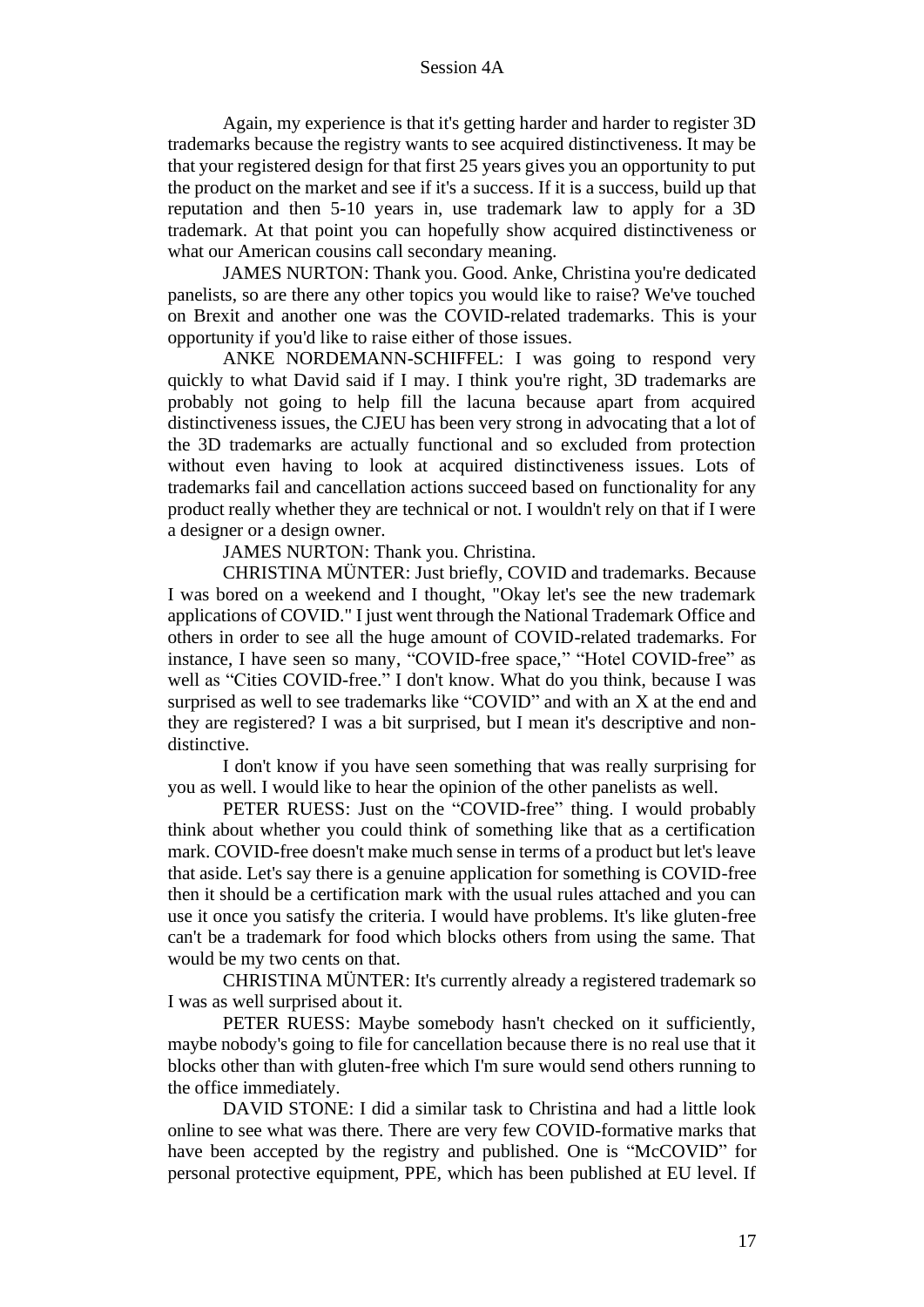you want to oppose that on absolute grounds, now's your opportunity. "Touched by COVID" for retail services has been advertised in the UK but then there are a whole heap that have been refused. "COVID Care" for medical services: refused. "COVID Safe Tables" for tables: refused. "COVID-19 Marshall" for COVID-19 marshaling training. That was the specification which pointed towards the level of descriptiveness: also refused. Many more have been refused than have been allowed.

JAMES NURTON: Descriptiveness would seem to be a hurdle. Good, we've got the last minute or two. Let me see if any other questions from the audience. Are there any questions our panelists would to ask each other while I'm just checking this? Somebody has suggested I ask each of you, what do you think the biggest challenge in EU trademark law is right now which seems a good note on which to end. Trademark or design law, what do you think is the biggest challenge? We'll give you one sentence each and then we'll probably wrap up I think. Who should we start with? Peter?

PETER RUESS: I think the problem with these questions is that every year you have to come up with a new problem where the past centuries or decades has tried to achieve the same thing. I'm not going to chicken out. I would say it remains competitive, particularly if you look at U.S. clients to explain this availability search stuff that, like the Lithuanian national mark, etc. can trigger things.

The things arising in conjunction with the conversion of the U.K. marks although they are technically not complicated is, I find within our clients and we've just had a mail to all of them, psychologically an issue for me. Then why do I need another, what is this meaning, and so on? This is, on my desk, the personal challenge.

JAMES NURTON: Two issues. Okay, thank you. Tobias.

TOBIAS TIMMANN: I would say, I think it's one of the topics that has been present the last couple of years but bad faith trademarks, to have the bridge to the next session I think, and overly broad goods and services descriptions.

JAMES NURTON: Thank you. David, very quickly.

DAVID STONE: I think we've done very well to harmonize the law and the practice at the EU institutions. Where we're unharmonized still is what the outcome is in national courts because of the decision to go with national courts as opposed to a single European trademark court. This means that the outcome can be very different depending on where you choose to bring your proceedings.

JAMES NURTON: Thank you. Christina.

CHRISTINA MÜNTER: For us from an in-house point of view, Trademarks and Brexit for sure. To clone them, to look if there are applications not already registered and so on so. For sure, this was the most challenging.

JAMES NURTON: Thank you and Anke, you get the last word.

ANKE NORDEMANN-SCHIFFEL: It's unmerited. To me the biggest challenge is also twofold, I think. It's Brexit on the one hand and the many issues and challenges we'll face with that. Also, I see that the EU courts especially the CJEU tries to become much more specific and lots of handling issues. I don't know, specifications of goods and services making them more precise etc., while basis of the law and the tradition of the law doesn't really provide for that specificity. It's not really in our mindset as yet if I may say so. That's going to be a challenge, I think.